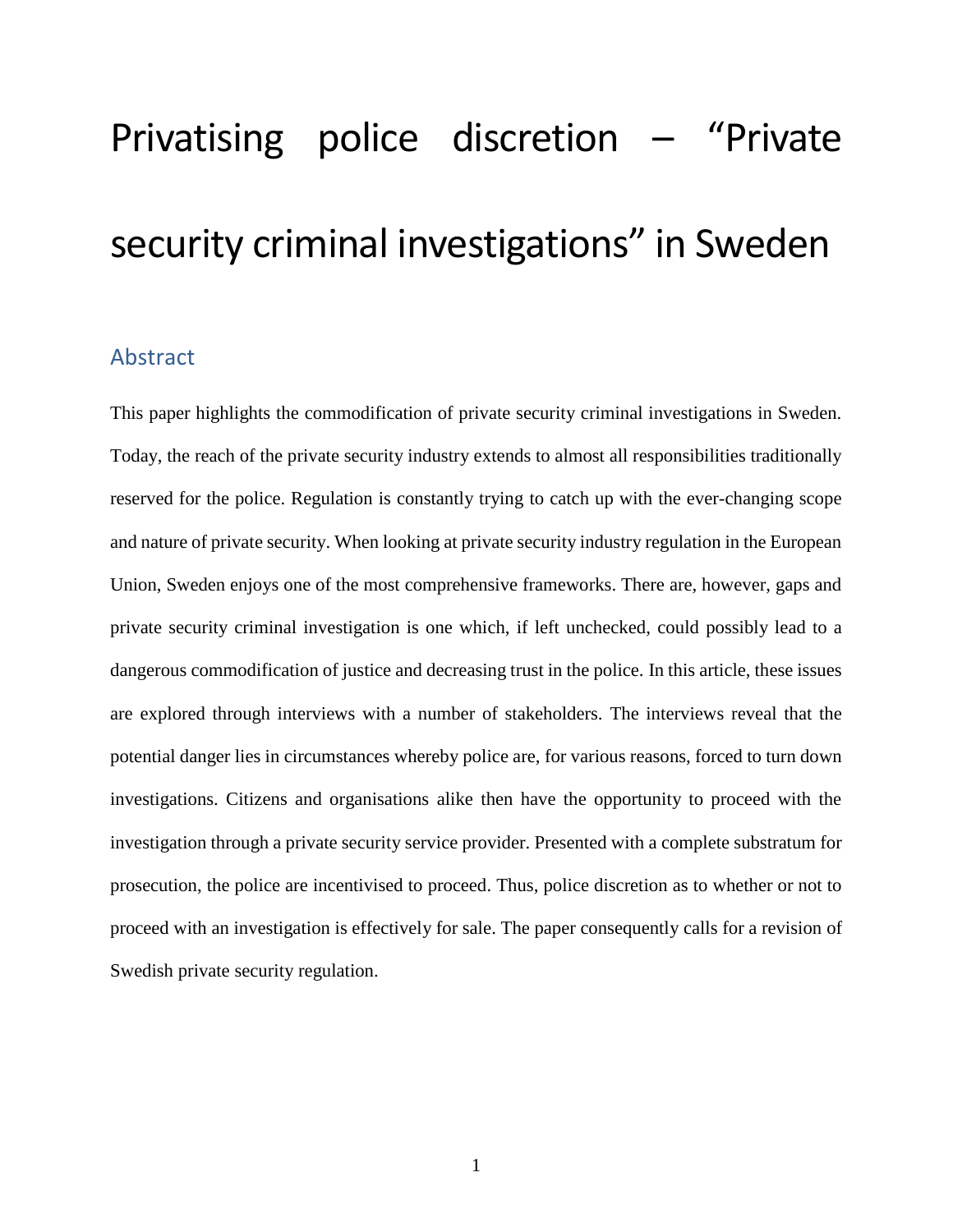## Introduction

When exposed to a crime one can turn to the police. The police then investigate the event to determine if there is sufficient evidence to call for prosecution. This is the chain of events in the criminal justice process in Sweden, which is similar to many other liberal democracies around the world. The entirety of the criminal justice process rests with the state, at least from a traditional perspective. Yet lately, the private security industry has taken on more and more responsibilities that traditionally were reserved for the state through the police (See Button and Stiernstedt, 2017). These movements can be attributed to a number of new policies, which includes the ideas of New Public Management that permeates current Swedish governance ideology (Hall, 2013). This could be a reflection of a more general inclination towards a neo-liberal way of state governance (Whyman, 2018). While the causes of these movements lie beyond the scope of this paper, one effect in particular constitutes the focal point for the following examination. That is, when exposed to a crime one can turn to the police but when they for some reason fail to provide the services, and by extension justice, that one is entitled to – turning to the private sector is an option.

There are many plausible explanations to the driving forces behind the growth of the private security sector, but part of it can arguably be seen as a failure of state with privatisation and responsabilisation efforts as a natural response. Though, Garland (2001) convincingly argued for the successive responsabilisation of security in society, the logical conclusion is not to totally alleviate the state from responsibility but rather "an enhanced network of more or less directed, more or less informal crime control, contemplating and extending the formal controls of the criminal justice state" (p. 124). As will be discussed the state have a responsibility to provide security, at least from the perspective of Swedish citizens (Medieakademin, 2019). Thus, while a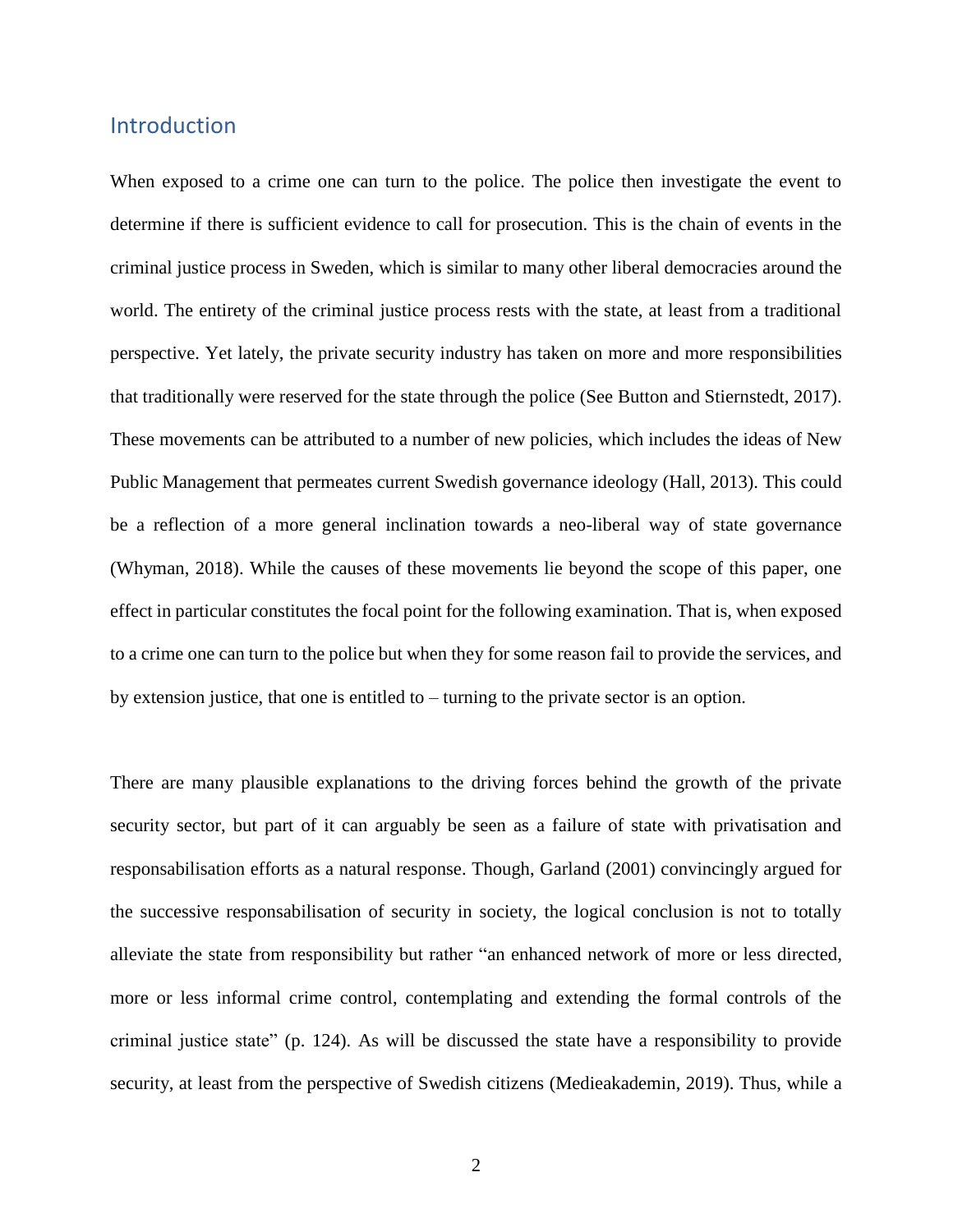comprehensive exploration of state responsibilities vis a vie society is far beyond the reach of this paper, the state is considered to at least have some responsibility. Similarly, there is a debate on whether private security is "good" or bad", which in its entirety too lies beyond the scope of this paper. It is nevertheless important to state that this research axiomatically treats private security as a force for good. Nonetheless, just like any other force for good, it needs checks and balances, and just as a functioning state needs law the private security sector needs regulation.

At first glance the public-private dichotomy may seem easily distinguishable where public entities are funded by and/or part of the state and private entities are operated by companies for a fee (Button, 2019). In 2007 Ian Loader and Neil Walker wrote the seminal book Civilizing Security, they argue that security can have an instrumental role in promoting a more democratic and broadly civilised relationship between individuals and between them and the state (Loader and Walker, 2007). This is based on two main assumptions, that security needs civilising and that security itself is civilising. The state has a monopoly on policing and exacting justice which, even in the most liberal states, can be a major threat to the fundamental rights and liberties of the citizens in a democracy. To avoid this threat the state itself must be civilised. The second, and contextually more relevant, assumption is that security is civilising. Individuals not trusting the state and its governance can have detrimental effects on society (Rothstein and Uslaner, 2005; Rothstein, 2012). When the boundaries between public and private are unclear, as increasingly in the case of private security, the trust in either becomes intertwined and indivisible.

Empirical surveys have found that generalised trust is higher in Nordic societies than in other European societies and the United States (Kouvo, 2014). This includes trust in the police (Hough et al., 2012) as well as private security (Saarikkomäki, 2017). Trust is promoted by a sense of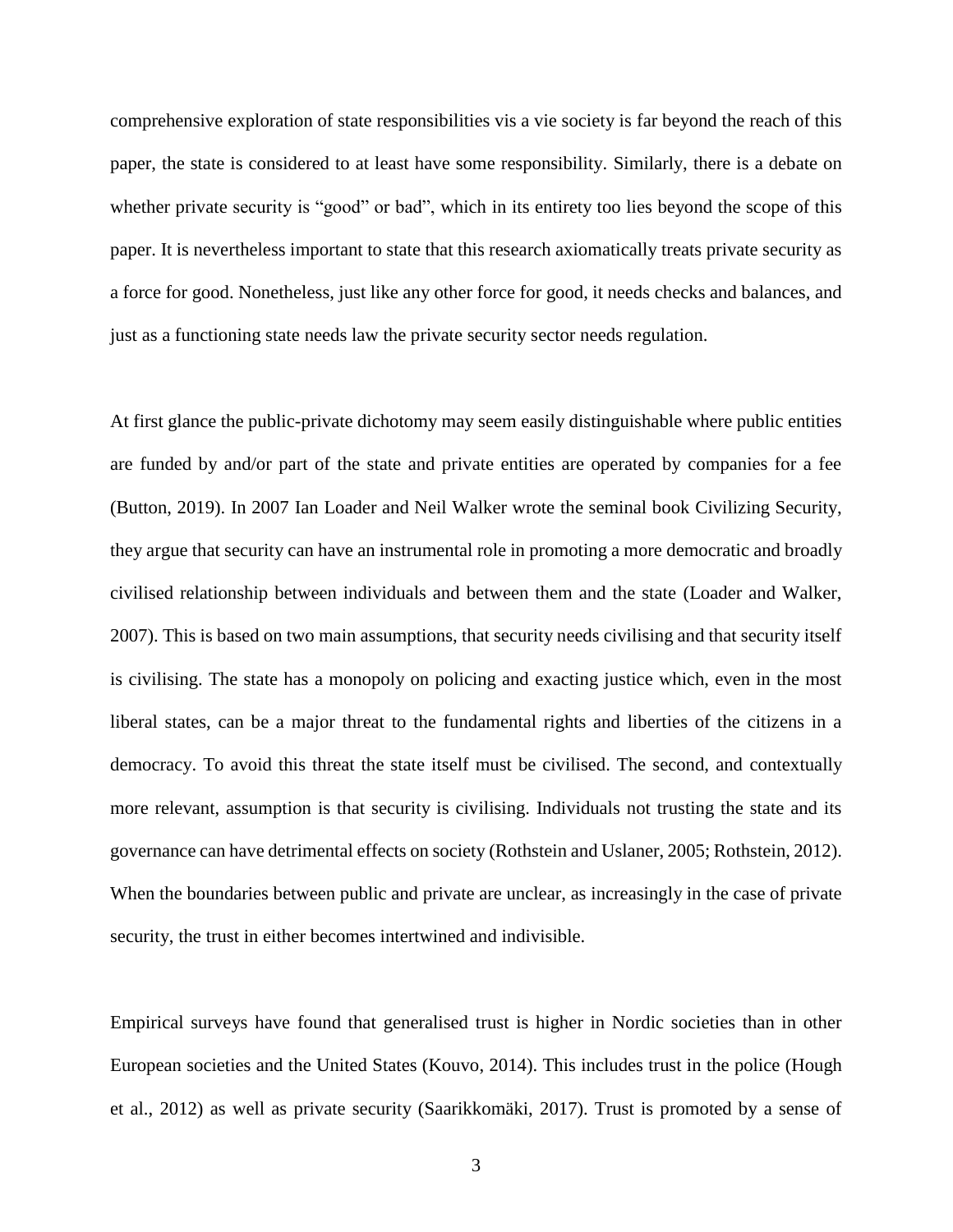security, and thus, a public good promoting a democratic society. Therefore, the state needs to be subject to democratic scrutiny and legal control of its capacity to police and exact justice. Loader and Walker (2007) however, argued that "it cannot be assumed that the state remains pre-eminent in either authorising or delivering policing" (p. 22). In Sweden over the last decade this has been confirmed by an increase in private security providers, i.e. non state-actors, providing policing and justice to fill the gaps where the state is lacking (BYA, 2015). While the gap in research for this area has been highlighted (see eg. Button, 1999; Gill and Hart, 1997) and thus know for quite some time, from a Swedish Perspective little has been written about the concept of private security criminal investigations.

The need to clarify and define the role of private security investigative services was stressed in the latest report of the Inspection Unit of the Swedish Police Authority (2018). Despite the fact that private security investigators technically do not perform criminal investigations, in reality for some parts of the criminal investigation (primarily the onset) the distinction is semantic and as will be explored the differences do not justify another locution. This paper, therefore, explores the nature of private security criminal investigations, the possible implications and the role of regulation. It does so by first providing context in a consideration of the legitimacy and accountability of the private security sector. The next section describes the investigative process from a theoretical perspective to provide an understanding of how the process is designed to work. This leads to a number of questions of how this translates to reality and thus the subsequent section describes the methodology devised to shed light on those questions. Then the findings are presented and discussed, particularly regarding the lack of regulation, before the paper is concluded.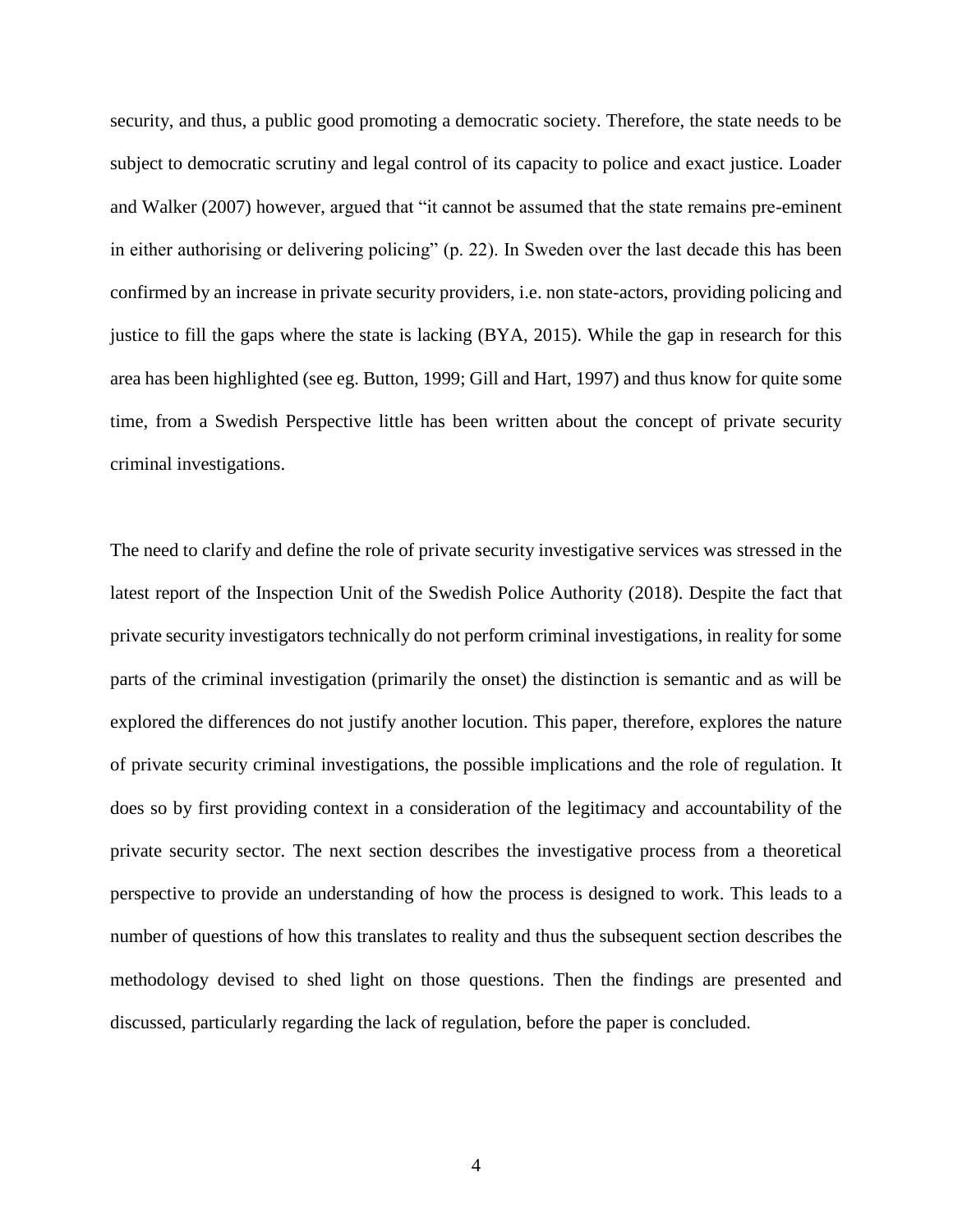# Private security – Legitimacy and accountability

The growth, not only in size but also in role of private security providers can be seen all over the world (Shearing and Stenning 1982, Cunningham et al. 1990, Button and Park 2009, Palmer and Button 2011). In Europe where there has been a number of studies on various aspects and nature of the private security industry, it can be seen that private security providers have taken a prominent role in the provision of policing (Jones and Newburn 2006, Ocqueteau 2006, Van Steden and Sarre 2007, CoESS 2011, Button and Stiernstedt, 2017). The involvement in policing, together with a range of other factors such as the use of force and exercise of legal powers, have led to special regulatory frameworks for the private security sector (De Waard and Van De Hoek 1991, De Waard 1993, 1999, Button 2007, CoESS 2011, Button and Stiernstedt, 2018). These frameworks are constantly reformed and changed (Scheerlinck, 2019), partly in an effort to keep up with the societal changes driving the expansion and evolution of the private security sector. Recent research, comparing the regulatory systems of the Member States of the EU, puts Sweden overall in  $5<sup>th</sup>$  place (Button and Stiernstedt, 2018). Notably, when examining the underlying data, the score for *societal foundation*, i.e. the actual implementation of legislation into the private security industry put Sweden in first place (ibid. p. 407). Hence, the deduction is that if there is regulation available the private security industry in Sweden would adhere to it, but what about areas where there are none? One such area, and the focal point of this paper, is private security criminal investigations.

In a wider context, legitimacy is power that is perceived as morally justified (Cavadino and Dignan, 2002). More specifically, Garland (2001) described changes in the culture of state control, one of which is an expansion of the infrastructure for crime prevention and the commercialisation of crime control. In line with Garlands (2001) predictions and in line with the findings of this research, there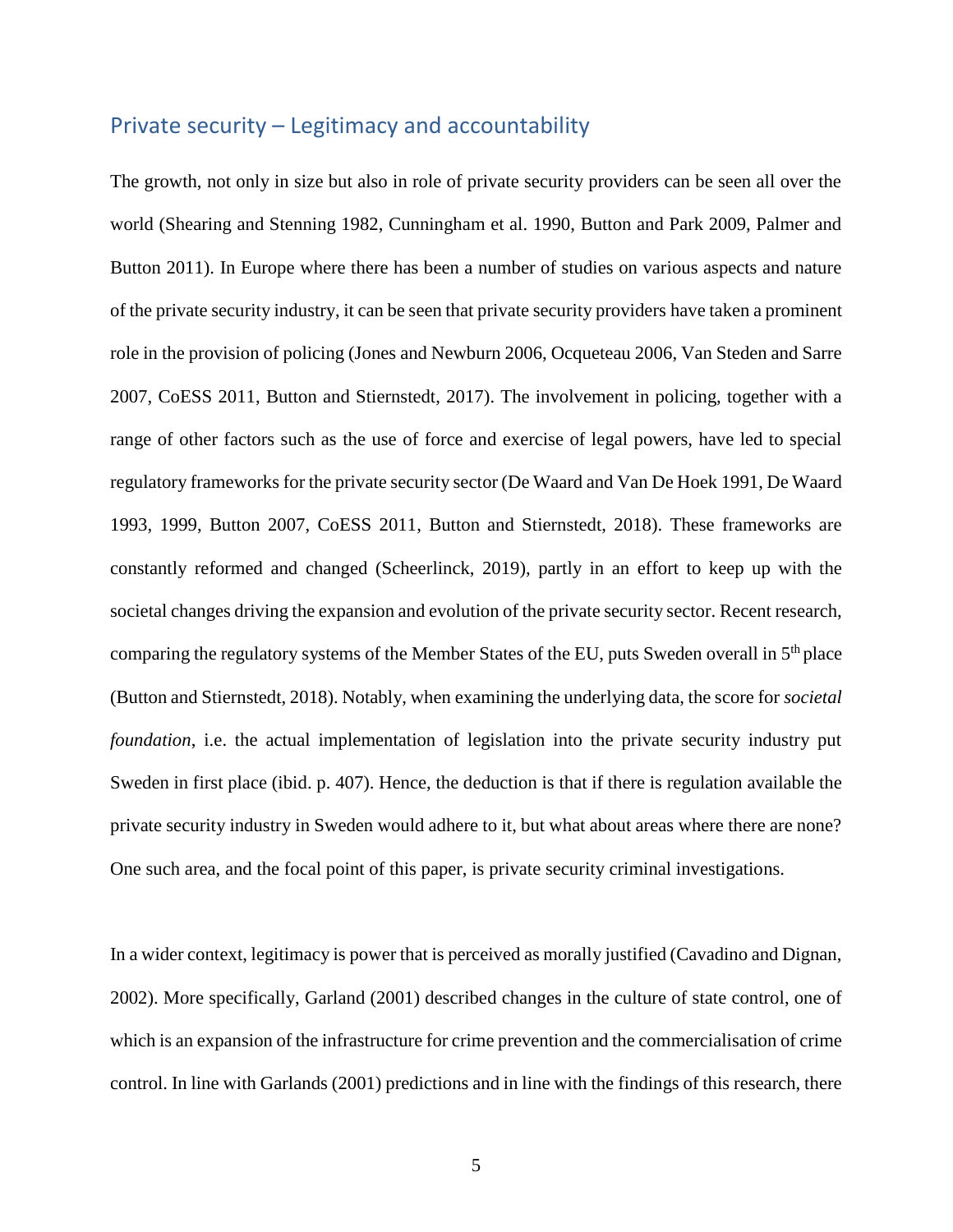is a rise in criminal investigations provided by the private sector in Sweden. Although private security providers operate under a legal framework defined by the state this does not mean that they are operating under state direction. The private security sector has arguably emerged partly because corporations, organisations and citizens have decided to use it (Shearing, 2004). In short, the police operate under a state mandate, and are accountable thereto (McLaughlin, 2007). In contrast the private security sector work under a hybrid public/private mandate. This loosely defined mandate raises questions about both legitimacy and accountability. With their historical legacy and symbolic power, the police are typically seen as more legitimate than private security (Loader and Walker 2006, 2007; White 2012). This is true also in Sweden (Sifo, 2019). White (2012) however, notes that people do not usually want private security and prefer the public police. The extent of generalisability of this conclusion is uncertain but nevertheless calls for attention being paid to how the private security sector would legitimise their services.

The accountability of the private security sector is obfuscated by the increasingly blurred lines between the police and the private security providers (see. White and Gill, 2013) and in some respects a convergence between public and private risk and security (see Williams, 2004). Historically, the lack of accountability has been one of the central arguments when discussing the control of the private security sector (Johnson, 1992; George & Button 1996; Newburn & Jones 1996). More recently, several scholars have examined why the market for security services is so entwined with the symbolic capital of the state (see e.g. White, 2010, 2012; Abrahamsen and Williams, 2011; Thumala et al., 2011). These scholars identify two reasons for this. One, that in an effort to reduce the dissonance between economic values this appeals to the universality and equity associated with the state. And two, that it makes good business sense. "Through their appropriation of the symbolic capital of the state, these sellers are in effect reinserting the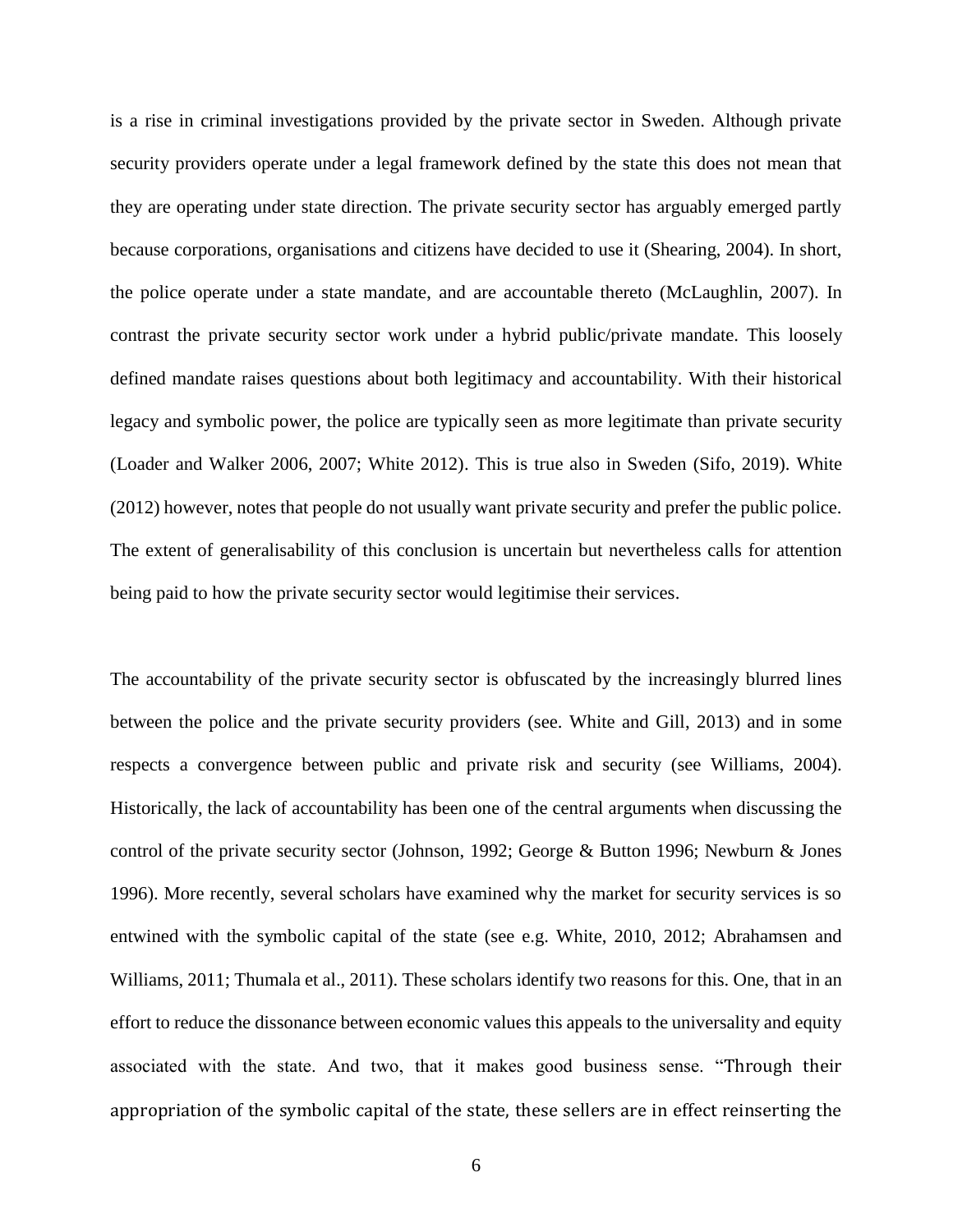moral values of buyers back into the logic of universal commodification—they are reshaping the goods they supply in line with the nature of the demand." (Loader and White, 2018 p. 1404). It thus seems that Stenning and Shearing's (1979) argument forty years ago that "if private security personnel are in reality no different from ordinary citizens, a law which treats them alike seems appropriate. But if in reality they are not, and the law still treats them as if they were, it becomes inappropriate" (p. 263), is still valid today. Because it is not hard to imagine a conflation between the accountability of the provision of state policing and the services provided the private security sector. For private security criminal investigations this would not be a cause for concern if they were all carried out ethically and within the law, where the former pose dilemmas addressed by other scholars (see e.g. Loader and White, 2018) but not further explored here. Nonetheless. in reality many private security criminal investigations do not lead to criminal or civil proceedings and the legal constraints on gaining information are arguably lower than the police are faced with. This, and other factors such as financial strength, physical resources and specialist competencies, enable some private security providers to undertake investigative activities that the police could not.

## The investigative process

The official position of the Swedish criminal justice system is that crime should be prevented (Ministry of Justice, 2015), and when it is not, society and the state should provide some sort of restitution. According to the Police Act the duties of the Swedish Police Authority are to prevent and detect crime, maintain public order and safety, and investigate crime. In Sweden the private security industry provides these services too, and to understand how this works specifically for criminal investigations one must theoretically understand the process from a traditional stateoriented perspective.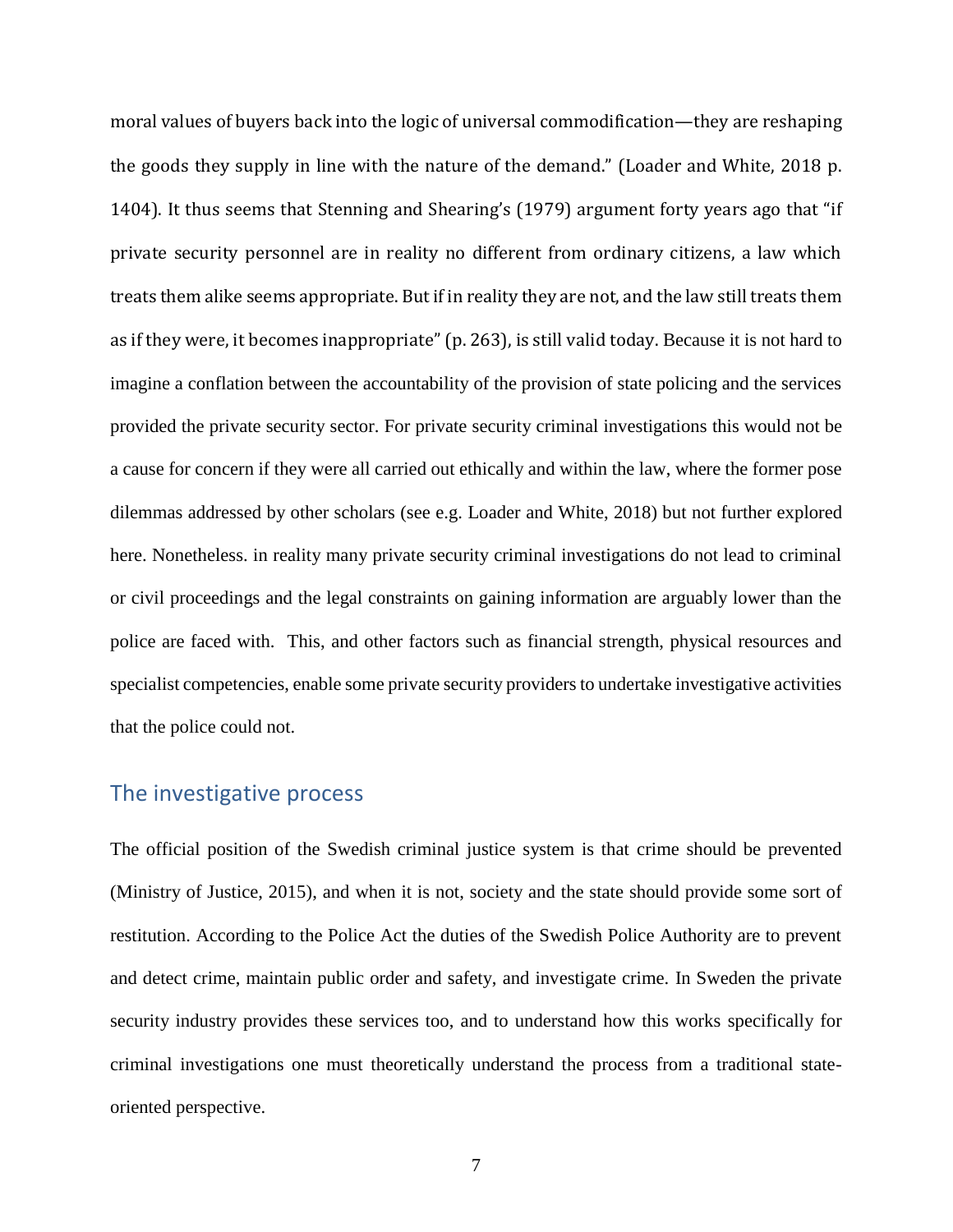#### *The start of the criminal investigation*

The investigative process starts when a crime is brought to the attention of the police, as it then must be investigated. This is called a preliminary investigation (förundersökning) which in essence and practice is synonymous with a criminal investigation (brottsutredning) (Swedish Prosecution Authority, 2019). For simplicity the paper will use the latter formulation. The criminal investigation process is a joint effort between the Swedish Police Authority and the Swedish Prosecution Authority, for simplicity here referred to as the Police and the Prosecutor. Until a specific person (or persons) can be suspected of a crime, it is the Police that lead the criminal investigation. From the point of identifying a suspect the lead of the criminal investigation is turned over to the Prosecutor<sup>1</sup>. Note that as a result of the "Limitation of criminal investigations" introduced in 2013 in an effort to optimise police resources, investigations of minor offences can either be discontinued or led, from beginning to end, by the Police (Swedish Police Authority, 2018). The purpose, in any case, is to ascertain any suspects and to determine if there is enough evidence to prosecute.

#### *During the criminal investigation*

 $\overline{a}$ 

During the investigative process the Prosecutor constantly follows the developments of the investigation and takes decisions as to what measures are deemed necessary. In cases of serious and/or complex offences the Prosecutor can take an even more active role and participate in, for example, reconstructions of the crime and sit in on hearings and interrogations. Primarily, however, the various activities of the criminal investigation are conducted by the police who inter alia question suspects, interact with victims, examine witnesses and collect evidence. These activities

<sup>&</sup>lt;sup>1</sup> Under certain circumstances the prosecutor can lead the investigation even if there is no suspect.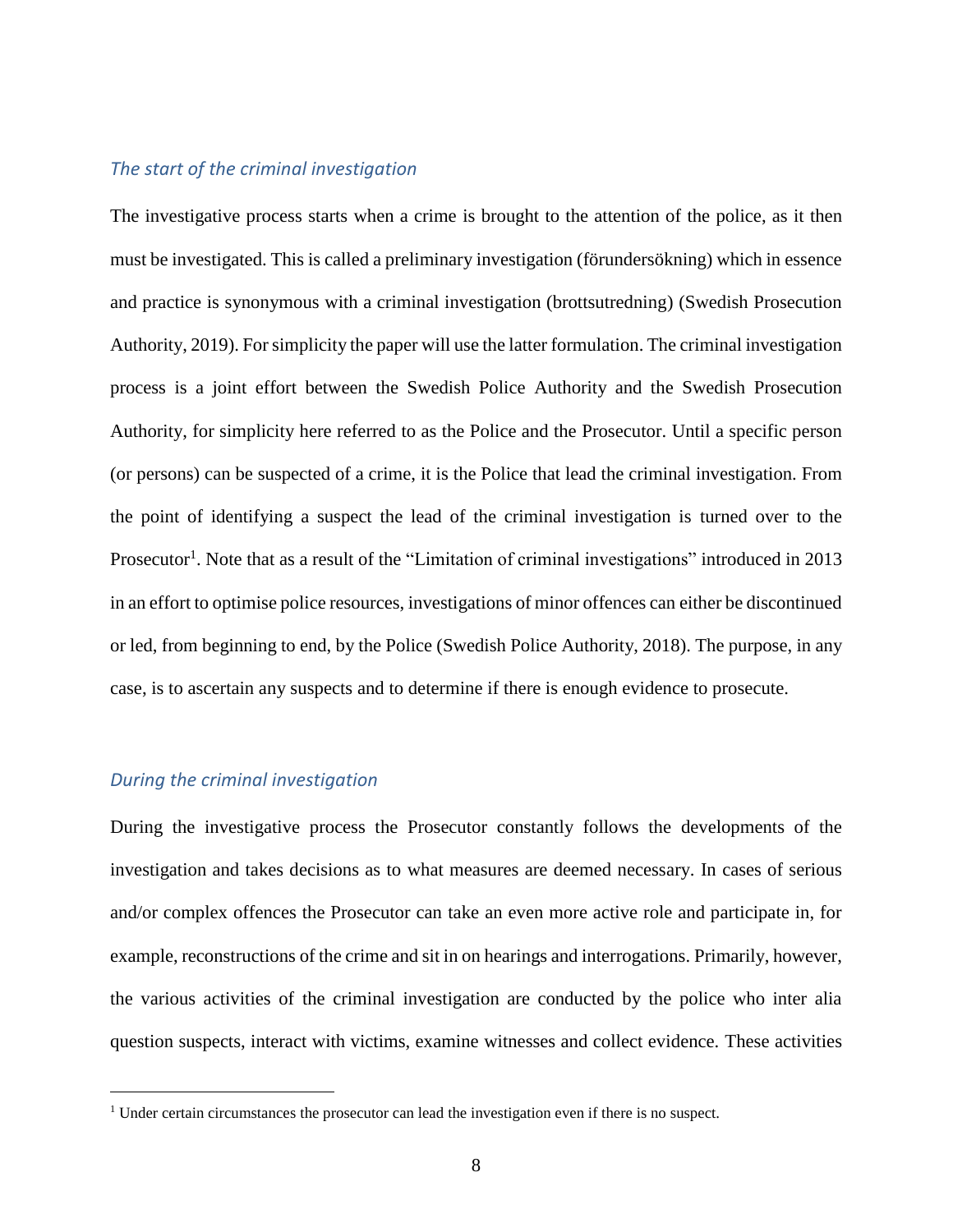may also include coercive measures executed by the police such as arresting, detaining, searching of premises, seizing of assets, and intercepting phone calls and e-mails. With the exception of arrest, which in Swedish law on citizen's arrest is available to anyone, these are available exclusive to the police and not to the private sector. How the criminal investigation is undertaken in more detail are subject to the type and seriousness of the underlying crime and beyond the scope of this paper.

#### *The end of the criminal investigation*

At the end of the investigative process, when the criminal investigation is concluded, the Prosecutor decides whether or not there is enough evidence to prosecute or if the investigation should be discontinued. Importantly, the decision to discontinue the investigation or not to prosecute can be reopened in the light of new cause and/or evidence. Thus, if the Prosecutor is presented with cause for revision, e.g. the discovery of a procedural error, the investigation may be reopened. Further, there are no restrictions on how that evidence is produced. The Swedish Code of Judicial Procedure stipulates the free sifting of evidence in the judicial process. This means that all evidence, regardless of origin, is allowed. What follows is a free evaluation of that evidence where the evidence, even if illegally obtained, should be judged on its own merits.

# Private security and the criminal investigation

There are a number of possible entry points, at the start, during, or at the end of a criminal investigation, for the private security sector to provide services. The first point of contact with a private security provider may actually occur before anything is reported to the police. This could be of interest if the client for any reason is uncertain if an official criminal investigation is the best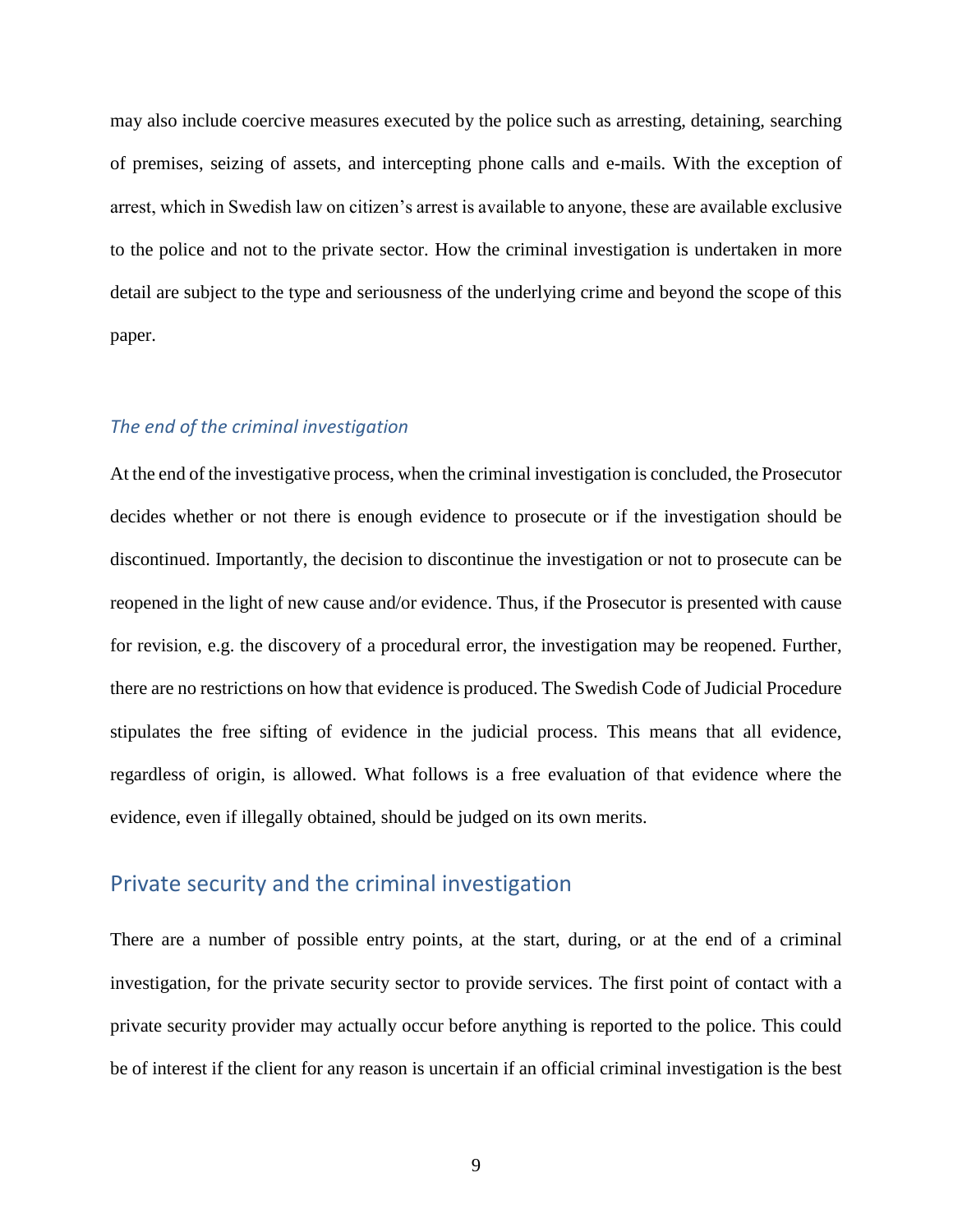or desired course of action. A crime brought before the police by law has to be investigated, whereas the private sector, with some exceptions<sup>2</sup>, is subject to no such law. Note that the private security sector also provides a number of other investigative services not necessarily classified as criminal investigations; this paper focuses only on the latter. That includes investigations into irregularities (oegentligheter) that once discovered and investigated may or may not prove to constitute a crime.

The client can choose if and when to involve the police. If the police subsequently decide to initiate an official criminal investigation the private security provider may assist in identifying and finding suspects, as well as collecting and collating evidence. This is particularly relevant since all evidence is allowed in the Swedish judicial process. Allowing free sifting of evidence is intended to create equality before the law and ensure fairness. This, however, could be an opportunity for private security providers to bend or even break the law in their pursuit of evidence to the benefit of their client's interests. Whether or not this bending or breaking leads to another criminal action against the private security provider is another question that will not affect the evaluation of the evidence for the client's case. Even if not transgressing the law the private security provider may have far greater resources (manpower, specialist competencies, technology, etc.) at its disposal than the police – as long as the client pays for them. Taken together there is ample opportunity for the private security sector to increase significantly the possibility of having their client's investigations leading to prosecution.

 $\overline{a}$ 

<sup>&</sup>lt;sup>2</sup> Exceptions include crimes against children, crimes against humanity and war crimes.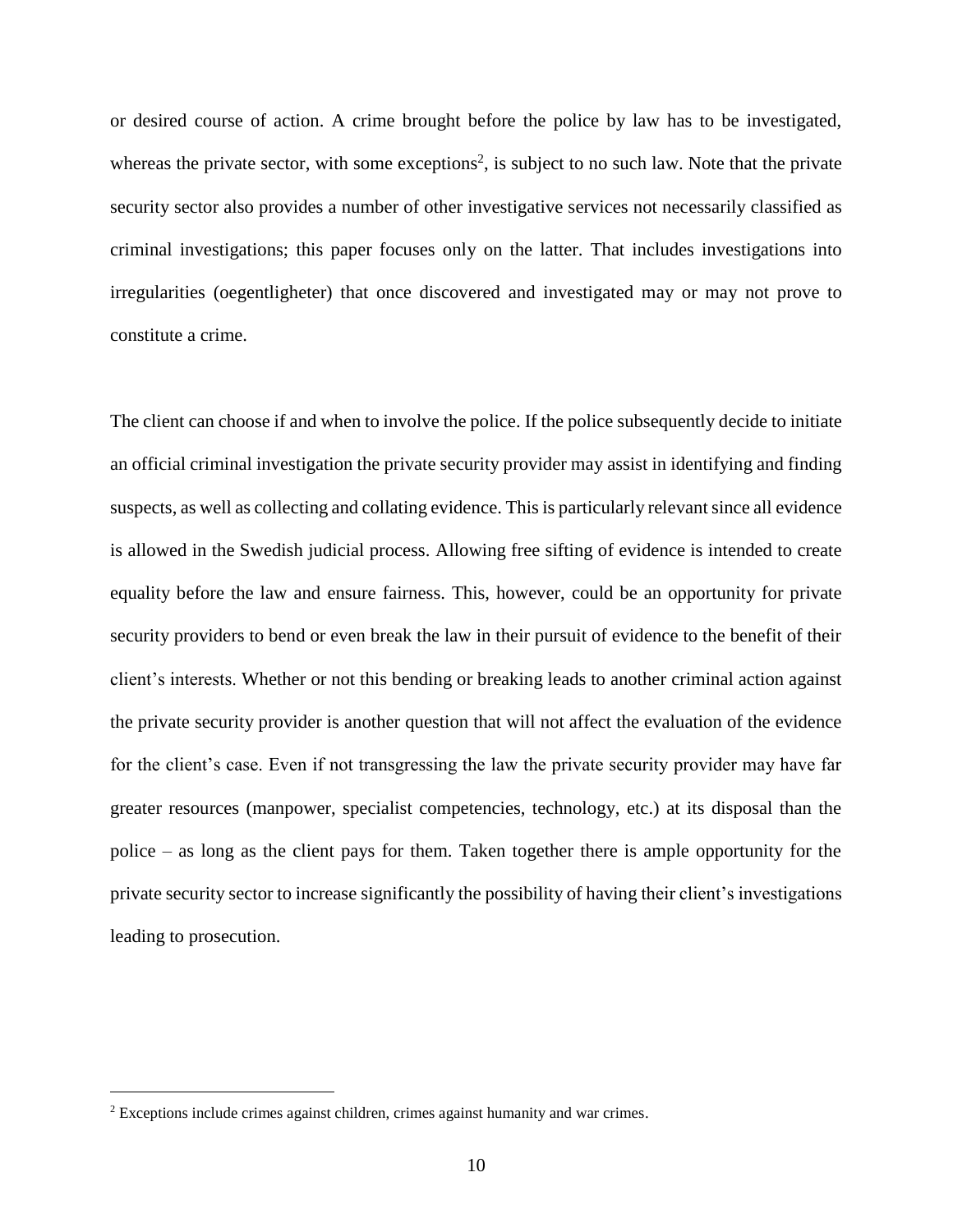Even in the end of the investigative process, if the prosecutor decides to discontinue the investigation, the private security provider may continue the investigation in an effort to produce new evidence to reopen the investigation formally. Further they can scrutinise the official procedures that have been undertaken to look for any procedural shortcomings and bring them to the attention of the prosecutor who then may have to reopen the investigation to comply with criminal investigation rules and regulation. Private security companies in Sweden need authorisation from the Regulator, which in this case is made up by the various County Administrations (Länsstyrelser). Each is responsible for a particular region and the private security companies therein. Inspections to ensure that the companies are following regulation are done every other year. There is, however, no special regulation for criminal investigation services provided by the private security sector. Special regulation would imply anything that directly addresses the criminal investigative process, as opposed to sector wide regulation that encompass the private security sector in general. Thus, even though Sweden enjoys one of the most comprehensive regulatory frameworks when it comes to the private security sector in general (Button, 2007; Button and Stiernstedt, 2018), criminal investigations are excluded from scrutiny. The questions arising from this include, what is the nature of investigations provided by the private security sector in Sweden, what are the implications and what role does regulation play in the way forward?

## Methodology

In an effort to answer those questions the following research methodology was applied. The research underpinning this paper can best be described as exploratory as there are few studies on the topic from this particular perspective. This means that several research methods were employed starting with a traditional literature review, followed by a number of interviews with key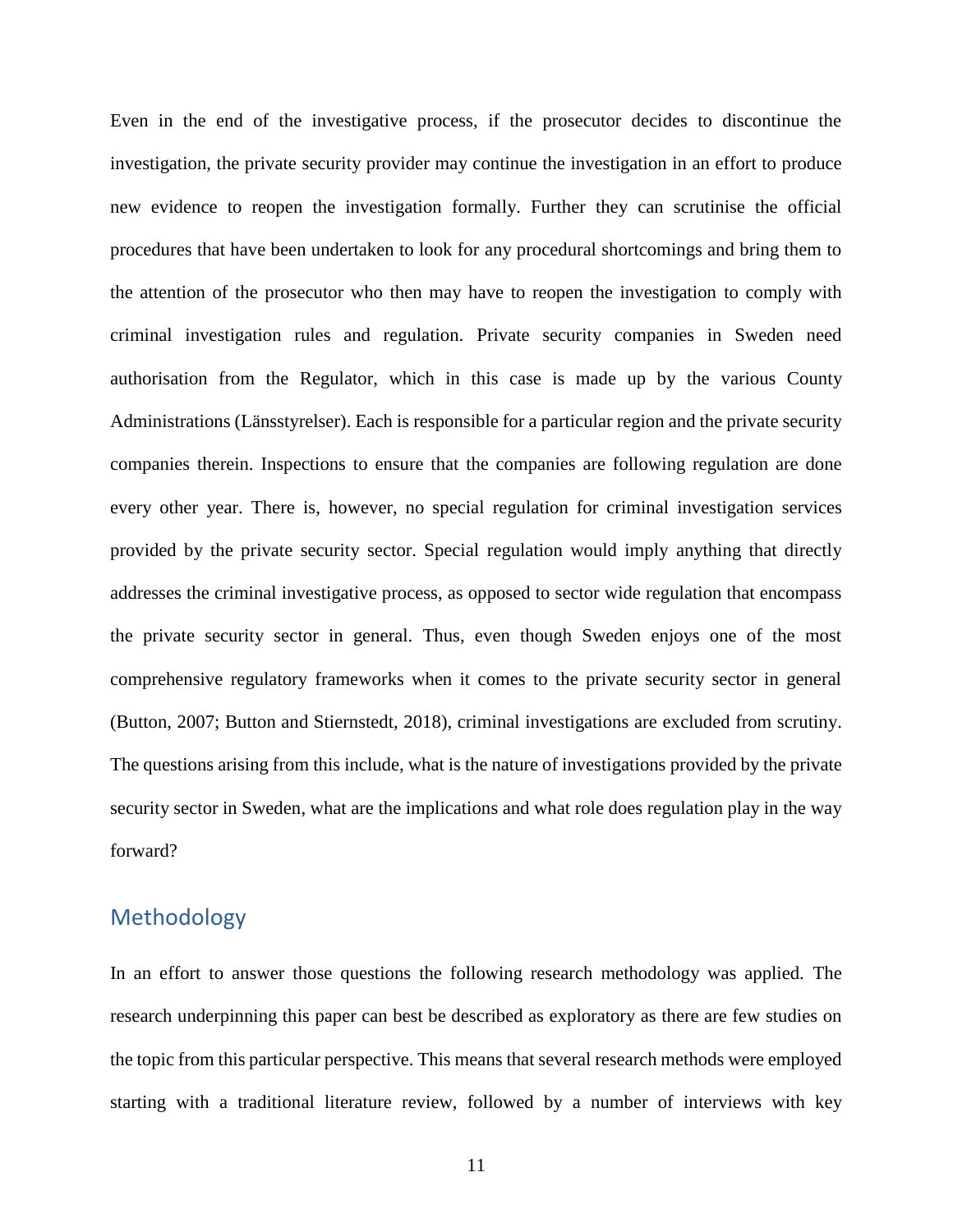stakeholders and expert group discussions. The literature review followed a traditional approach with the three main objectives to; first, survey the literature on the topic, second, critically analyse the information gathered, and third, synthesise that literature into the paper. This was an ongoing process throughout the research process and as data was collected and analysed, this informed the gathering and review of further literature. This approach, where data analysis informs subsequent data collection is useful in exploratory research projects. This and the purposive sampling of initial interviews has roots that can be traced back to Grounded Theory (see e.g. Glaser and Strauss, 1967, Charmaz, 2006; Corbin and Strauss, 2008), which arguably, too, is an exploratory method. The strength of this approach is using multiple and diverse sources of information of a rich and nuanced picture. Another double sided effect of this approach lies in the constant comparative nature of the analysis where new data is constantly compared to previous in an effort to reach a higher level of abstraction. The flip side, however, is the difficulty with which single interview quotes as illustrative representations of the conclusions can be drawn out from the data.

The interviews were both formal and informal. In the case of the latter they were conversations and correspondence not necessarily initiated or specifically intended for the purposes of this research. The formal interviews were semi-structured and were based on an interview guide drawn up after an early literature reading and review by the academic expert group. Interview questions and prompts asked participants about, procedure, challenges and implications. Where *procedures* where intended to outline practical aspects of private sector investigations. The *challenges* intended to outline any issues, practical, moral, regulatory, financial or otherwise, to doing these investigations. And the *implications* as a more theoretical perhaps even esoteric account of what both the current and future effects of the investigations are on an individual, organisational and societal level. Interviews were focused by an open stimuli approach, i.e. beginning with some open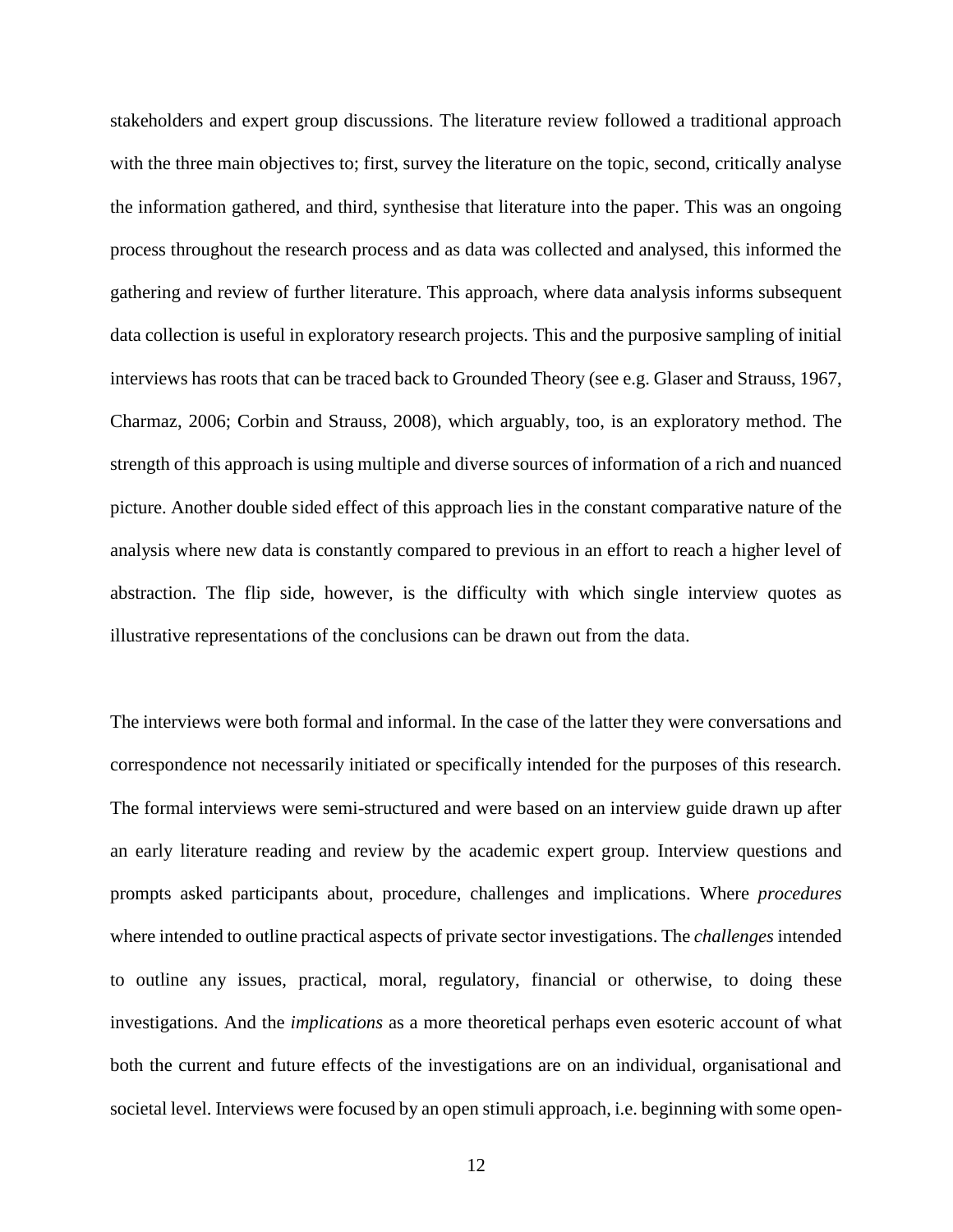ended questions. These questions were used as a starting point for the development of a more discursive style of interviewing. This interviewing style is suitable with participants that are professional, articulate, and will defend their views as well as making their experience understood (Furniss et al., 2011) From a qualitative research methodological standpoint all interviewees can be seen as key informants, being expert sources of information in their respective area.

There were seven formal and recorded interviews lasting about 90 minutes, two with private security service providers, two with police representatives, two with Swedish private security regulators, and one with a trade organisation representative. Some of the informal interviews included, private security investigators, regulatory administrators, ex-police investigators, and journalists. The formal interviews were carried out between April and June 2019. Informed consent was provided along with assurances that anonymity would be maintained, note that this anonymity also encompasses the informal participants. Further, in accordance with the research ethics protocol, interviewees and quotations have been anonymised and in-text participants are only identified categorically. Data collection and analysis was managed using the Nvivo software to facilitate the systematic categorisation and identification of themes and their interconnections.

At the onset of this research an academic expert group was established. The purpose of this expert group was on one hand to ensure scientific rigour and research relevance, and on the other to support and advise the research process by assisting in the interpretations of the findings. The use of the expert group was not to find (or force) consensus as a way to discover and reach conclusions but rather as a guide throughout the research providing insightful and useful comments (see Landeta, 2006). Defining an expert is a contested endeavour (see e.g. Quast, 2018) but since the expert group's statements were treated as advice rather than absolute dictums the selection criteria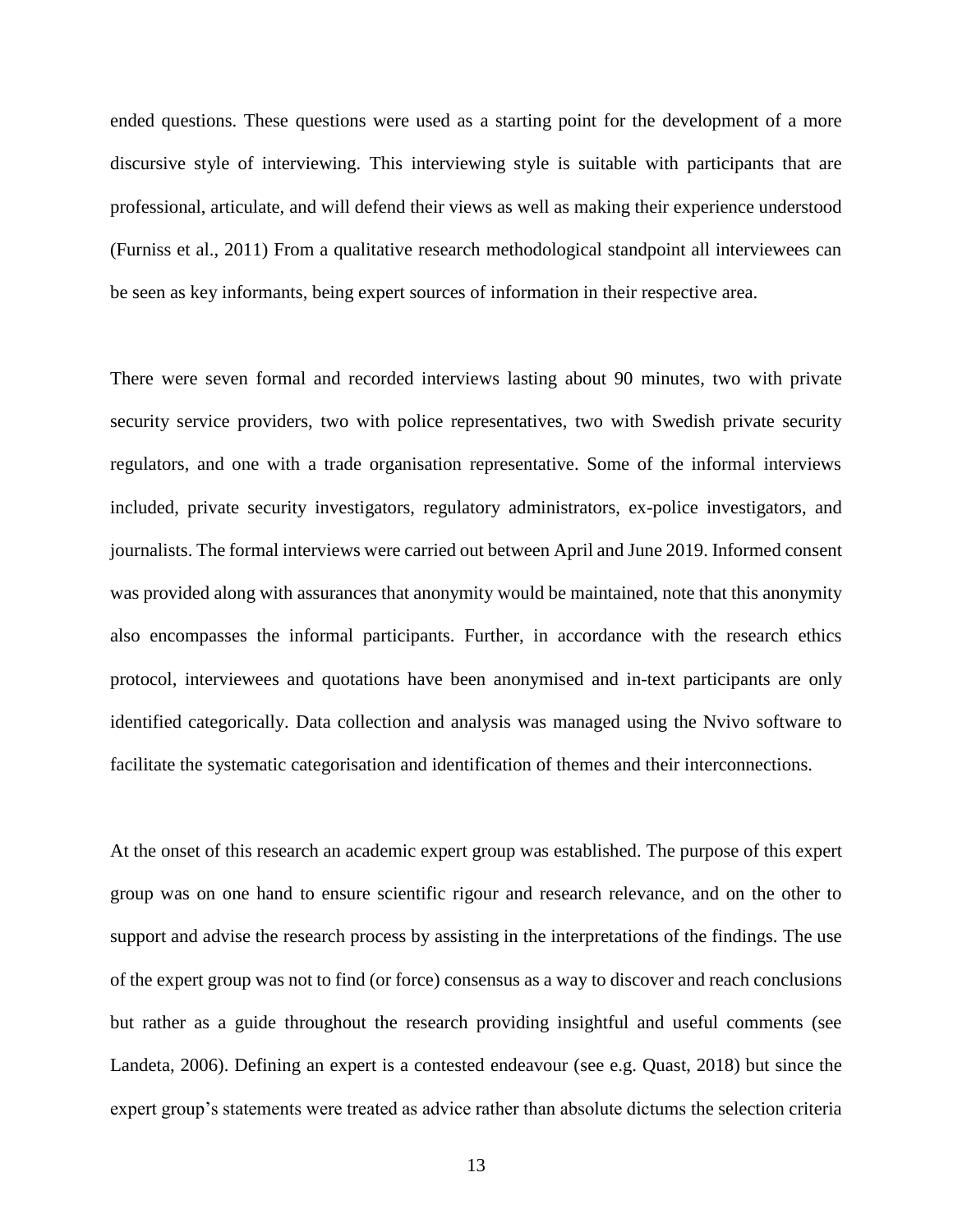somewhat loosens. Nevertheless, all three of the expert group members are criminologists with a PhD in the humanities/social sciences and all held the position of professor at the time of the research. The participatory nature of the expert group provided not only quality control, but also insights from an academic perspective, in what can best be described as a validation process. Thus, just as the last interview went back to a previously interviewed stakeholder for member-checking to assess whether the analysis was an accurate representation of their accounts and elicit further complementary information, the expert group served a similar function. From a constructivist perspective this type of member checking and validation is perhaps the most developed form of assessment as this enables the participants to check the rendering of data (Furniss et al., 2011).

## Findings

The findings revealed a number of relevant points to clarify the nature of private security criminal investigations, their implications and the role of regulation. The analysis first led to an understanding of the reasons to choose to opt for a private investigation in the first place. The research then examined the procedure of a private security led criminal investigation and the advantages thereof. This further led to a consideration of the thresholds to access the market of private security criminal investigations as well as some of the possible disadvantages of using these services.

#### *Reasons for using private security*

There are two main reasons to use a private security provider for a criminal investigation. Either to seek justice or to seek control. The first means that if you are the victim of a crime and simply seek justice the chance of getting that justice is increased by utilising private security services. The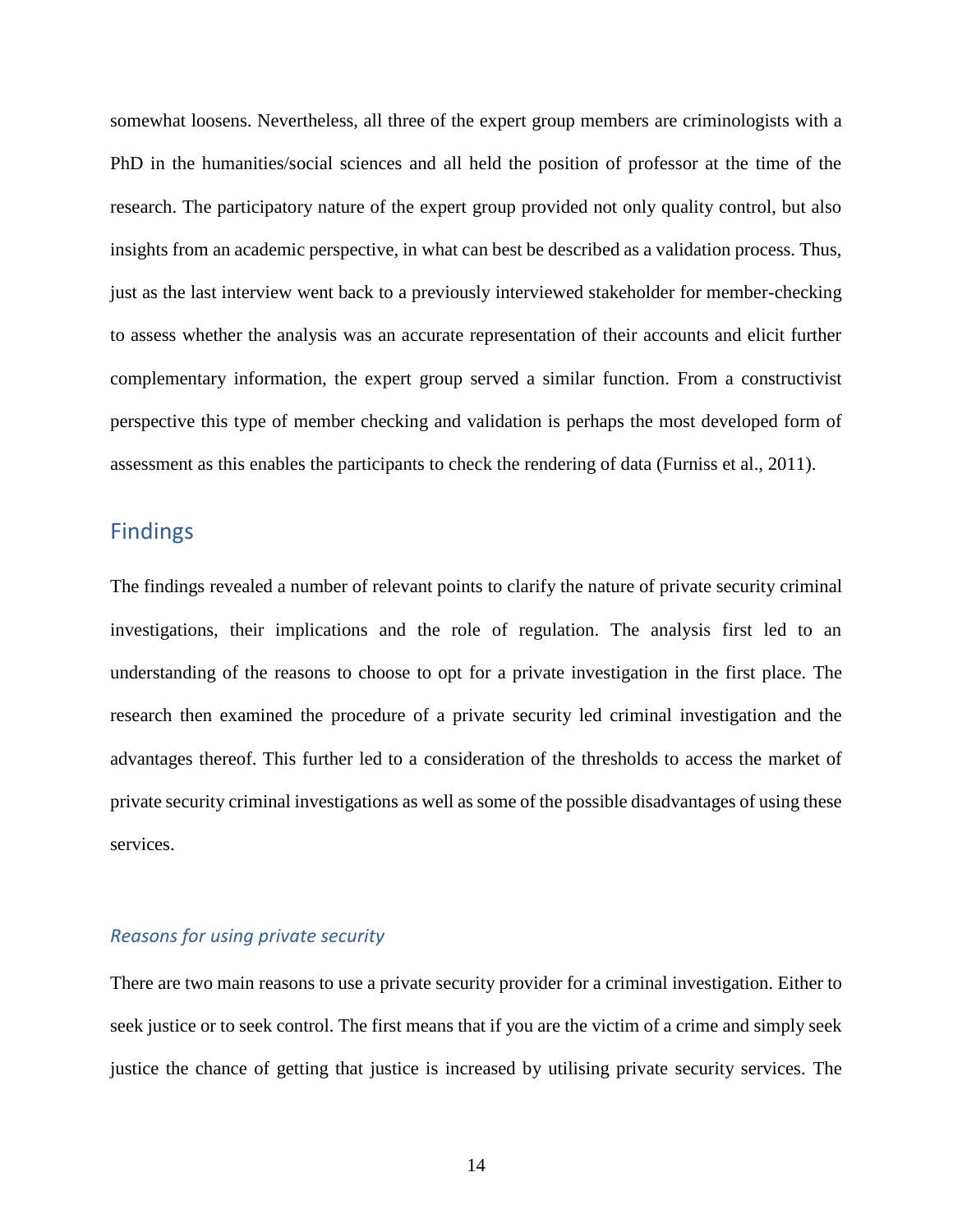Police and Prosecutor are constantly striving to balance pressure, political, societal and internal, to achieve certain objectives with limited resources. The pressure dictates that the prime objective is that as many crimes as possible need to be resolved which is juxtaposed by a finite number of resources. This leads to a propensity to discontinue the case if it is not considered resource effective, i.e. a close scrutiny of the likelihood that a case will be solved with the resources available. This permeates all stages of the investigative process, all the way from the reporting, to the preliminary investigation to the decision to prosecute. Consequently, unless the injured party is familiar with the criminal justice process it is likely that justice may not prevail. Not because the case is unprovable or that there are no suspects, witnesses or victims – but because the Police and Prosecutor do not have the resources to properly ascertain that. Both Police and Prosecutor attest to the situation as both frustrating and demoralising.

Consider the following three hypothetical examples. First, you have just been a victim of crime. You call the police and they arrive to the scene. The police do not necessarily have your interests at heart and have little concern for any reputational damage that the investigation may have. Further, if they do not consider that the case can be solved with the resources they have, it is likely that it will be discontinued. Whereas a private security provider would have only your interests at heart and could theoretically muster all the resources that you are willing and able to pay for. It should be noted that the private security providers uniformly attest to being fastidious in establishing both the purpose and the goal of their client's request for services. Nevertheless, there was no available documentation as to the quality control of that process. It is considered good for business to signal ethical behaviour as part of a Corporate Social Responsibility, but these intentions may have little real effect if not standardised and regulated.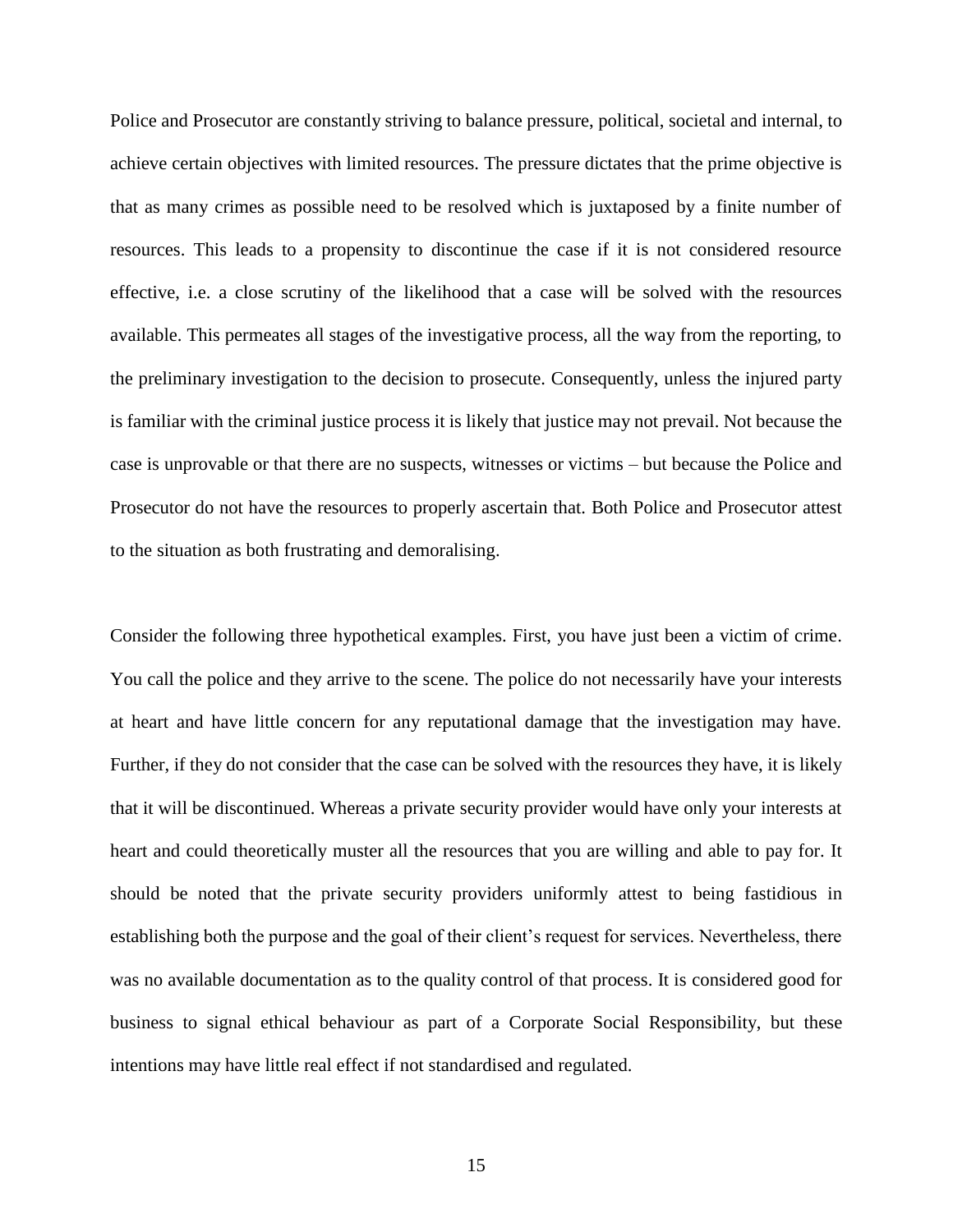Second, you go to the police office and sit down to leave a report of a crime that happened some time ago and that you now have decided to report. Not being familiar with the police procedures there is a chance that you do not provide the "right" information necessary to bring this case to light. For a layman the fact that there has to be an investigation is easily misunderstood and interpreted as that there has to be an adequate investigation. Again, the police officers taking the reports have an agenda not necessarily aligned with yours and may or may not choose to ask the correct questions to elicit the "right" information. Moreover, even if they do you may not have prepared your narrative and fail to provide it in a cogent manner enough for an investigation to proceed. Because, for minor crimes the police are allowed to handle them from beginning to end without involving the Prosecutor. That may mean that it begins and ends right there and then, with the police officer taking the report. On the other hand, by using a private security provider your narrative can be prepared beforehand. The helpful and experienced investigator (often with a background and extensive knowledge about police procedure) will create a report that will be more likely to result in opening an investigation.

Third, you use the internet to file a crime report. In an effort to increase police reporting accessibility the Police provide an online function for reporting crime. Nonetheless, here even more so you are left to your own devices in terms of being able to provide the necessary information. While there are a number of elements in crime reporting that can easily be formatted into tick boxes, drop-down menus and even free text boxes, that help and guide you through the reporting process, there are still potential drawbacks. If not ticked, selected and described correctly, the outcome may not result in an investigation. Subsequently, private security providers strictly advise against their clients using this service and instead to opt for a more formalised report handed in by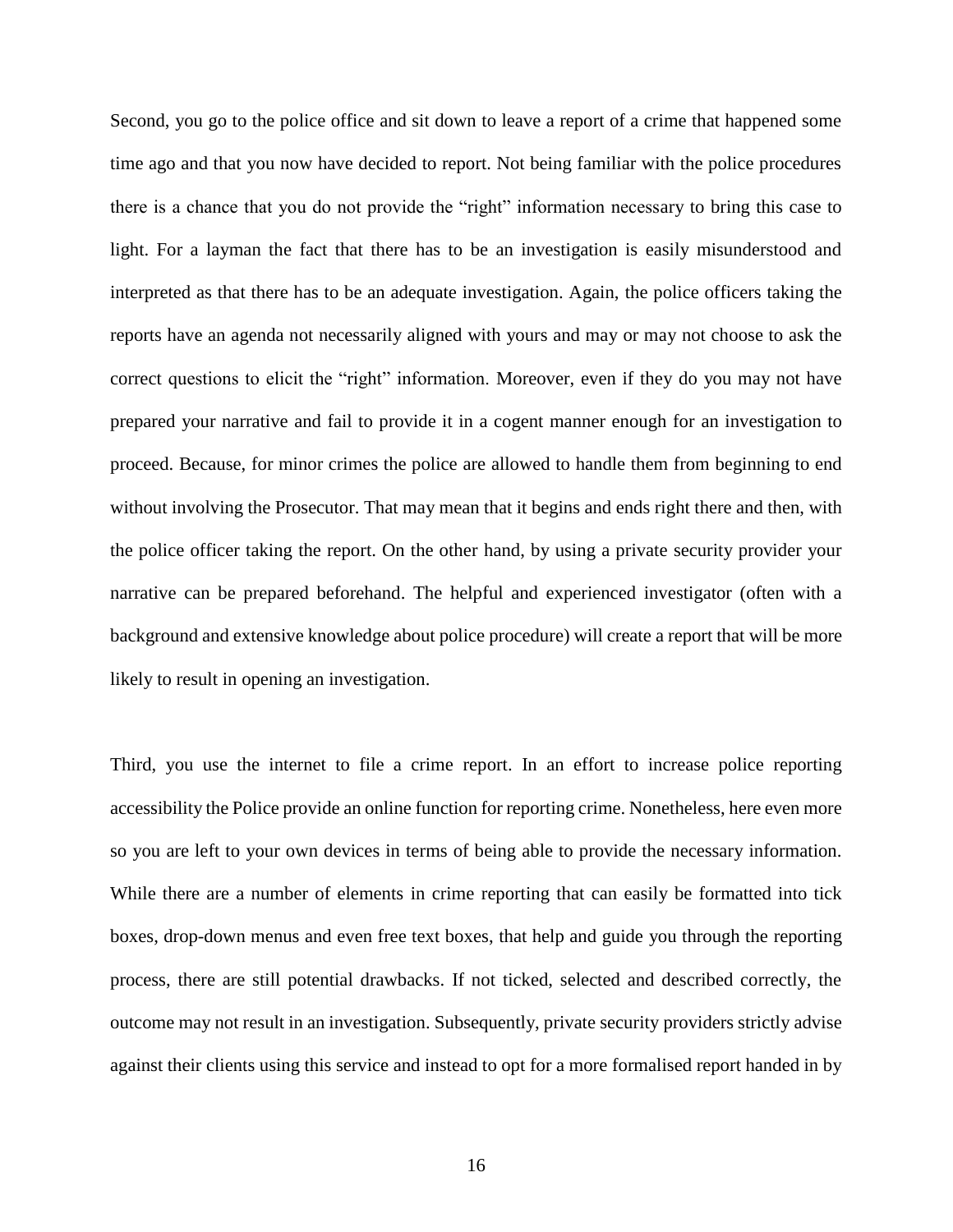the provider on behalf of the client. Thus, ensuring the quality of the report and subsequently increasing the likelihood of correct processing by the police.

The second reason to utilise the private security sector for investigations is control. From an organisational perspective, this is not a novel discovery (see e.g. Gill and Hart, 1999) and in the Netherlands Dorn and Meerts, (2009) outline the advantages of private, confidential and controllable private security solutions. In the Swedish context, to an extent, the concept of crontrol seems to have grown to also encompass civil society. In the case of criminal activity, regardless if it is only suspected or actually experienced, you want to proceed with an investigation that you as a client effectively control. Control, not so much in terms of outputs but, more importantly, in terms of outcomes. Although the clients seek information and evidence, they can control the outcomes which include the choice to continue formally with civil or criminal proceedings. Alternatively, the client preserves the data and may choose to informally deal with the matter, internally for an organisation and privately for a private citizen. For example, "organizations that may be subject to some form of fraud or other white-collar crime call investigators so examine any concerns that the may have and make a report as to whether or not there is evidence to substantiate such concerns" (Gottschalk, 2016, p.1), and thus maintain control of the outcome. It should be noted that the majority of clients are reported to be corporations or organisations and while the private citizen client exists, they are rare. Nevertheless, it is this element of control that gives the private security provider an edge over the standard police route. Process control thus provides the client with a degree of control as to whether or not to proceed with civil and criminal proceedings, and a way to manage any reputational risks, information leakages, possible lawsuits, and share price fluctuations, etc.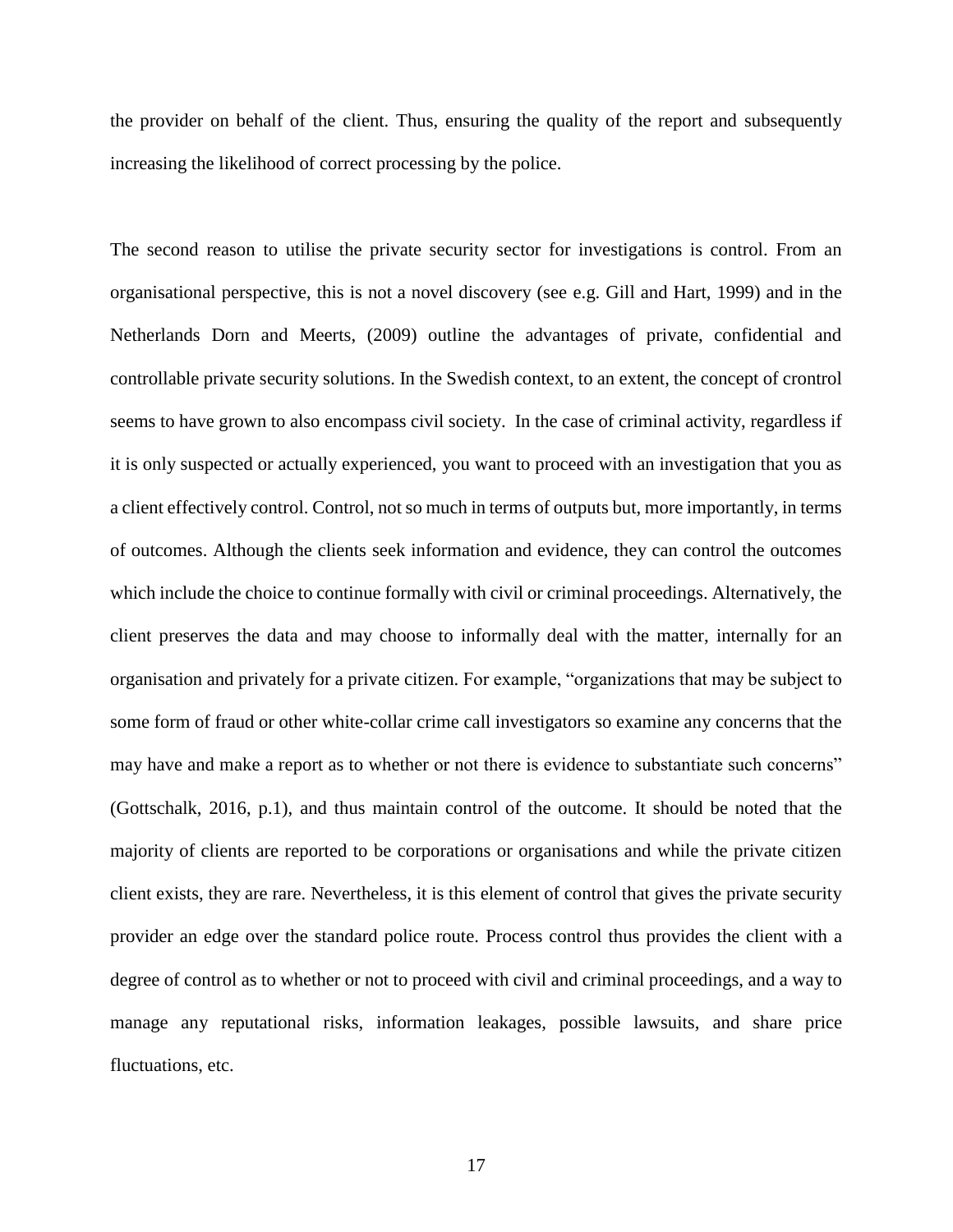#### *Thresholds to market access*

Irrespective of in pursuit of justice or control it may be advantageous to use a private security provider to assist in the investigative process. So why is it that these services are not always used, or at least in a far greater extent? The research data provided two distinct answers, knowledge and price. First of all, it is impossible use a service of which you are not aware. While the use of private security services in general is on the rise the situation for criminal investigations is a bit different. The private security providers report growth in this area too but not so much from an increase in the number of clients as in current clients using the services more. Further, the clients that do use these services are almost exclusively large corporations or organisations. This is explained by a lack of knowledge of not only the provision of the services themselves but also what they actually entail. That they "go beyond the hiding in the bushes trying to get photographic evidence of infertility" to "more advanced and rigorous investigations than the police normally provide" (Provider). Yet, this does not explain why large corporations and organisations has knowledge of these services and chose to use them, and why SMEs and private citizens does not. The price, however, provides part of the answer.

The lack of profound knowledge of the private security services provided within the realm of criminal investigation may be an issue, but one that is most likely more or less evenly distributed among, corporations, organisations, SMEs, NGOs and private citizens alike. Wealth is not. There is a substantial price associated with these services and while it is believed that many more SMEs and private citizens want to use these services, they simple cannot afford them. In some cases, the underlying cost is high too, in for example some technological solutions, but normally the underlying resources is manpower and subject to traditional supply and demand predicates.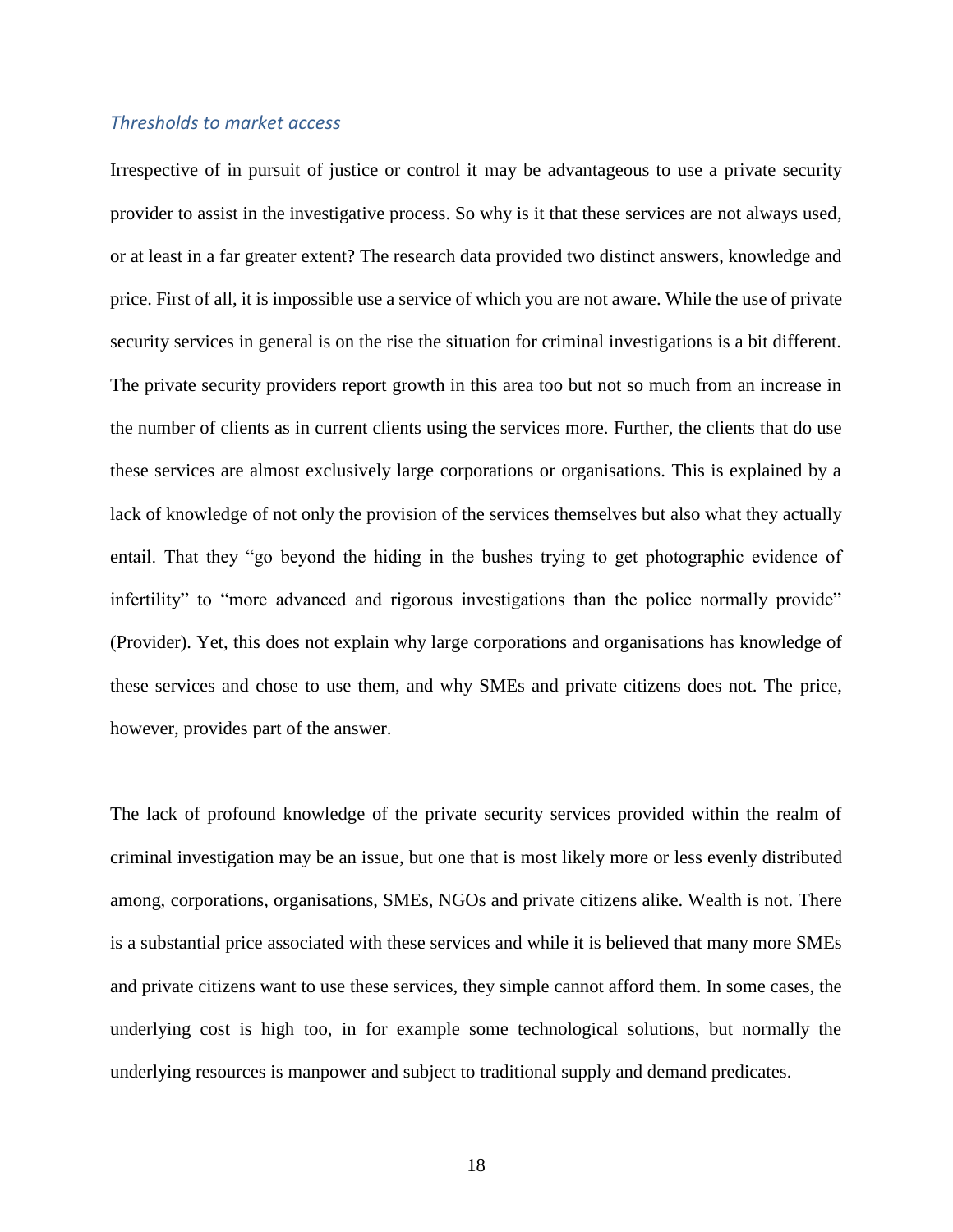The response from the private security providers is that the price issue could be addressed by the insurance companies. It is suggested that the standard home insurance would have cover for private security services should they be needed. One private security provider state that there are currently ongoing discussions with an insurance company on how to incorporate their services in the various insurance packages. Another private security provider has a more cautious take on this solution and views it as a possible complementary solution to enhance market access, but not as a complete solution. There is, however, no tangible explanation of what a complete solution entails.

The issues of knowledge and cost form two thresholds to market access, and while the private security industry seems to recognise the factors there is no clear strategy on how to address them. In a market economy given the importance of knowledge, particularly if interpreted as marketing, and price, based on generally low costs, this is somewhat surprising. Even more so since the interest to overcome these thresholds seem rather high or at least well-articulated, whereas the actual strategies and remedies articulated in the research data are few.

#### *Lack of regulation*

A third threshold that was discussed more tentatively throughout the interviews is the total lack of regulation for the private security provided criminal investigations. Internationally there has been a strong case for regulation of private security investigations for quite some time (Button and George, 1997) and the case still remains (Button, 2019). With a long tradition in Europe of the regulation of private security investigations (Button, 1998), Sweden despite its generally strong regulation of private security (Button and Stiernstedt, 2018) seems to be the exception. The consequence of this is that the private security providers are left up to their own devices to orient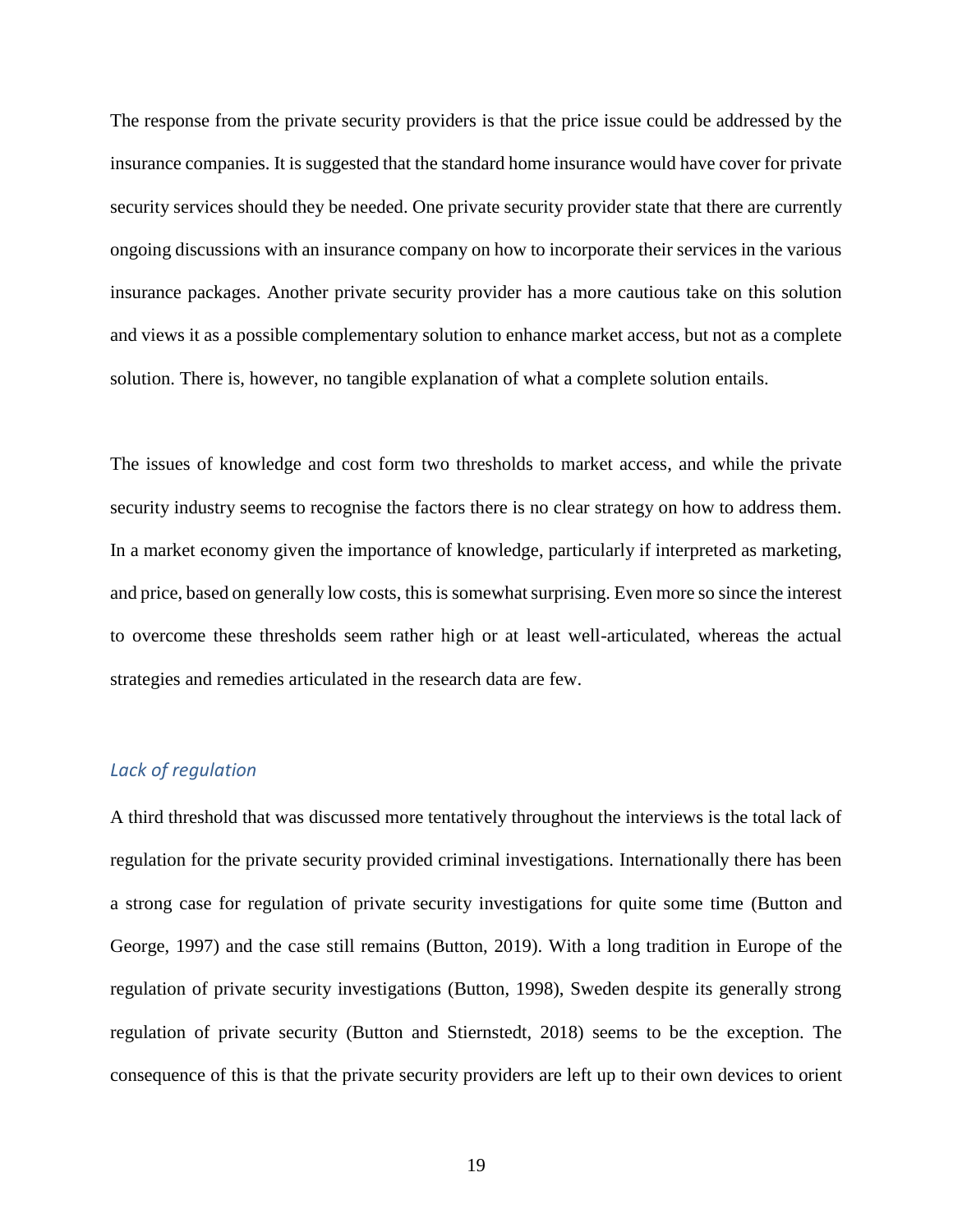their services within an unregulated landscape. The private security providers do not see this as a problem, and as a solution to the possibility of poor services due to an unregulated environment propose a *caveat emptor* approach. This is similar to the Thatcher era conservative approach arguing that the standard of a service is a matter for the purchaser, their prerogative and subsequently their risks (Button, 1998). When the Regulator is asked to comment upon this it became clear that the lack of knowledge and insight into what criminal investigation services the private security companies provide extends also to the Regulator. As expressed by one regulatory representative, "it is clear that we do not have the whole picture of what goes on in reality". In theory the Regulator has the power to revoke the authorisation of a private security company, but the second representative stated that, given the current regulation of private security criminal investigations, "even if we knew it [that investigative activities are possibly in breach of regulation] is uncertain how much we actually could do" (Regulator).

One argument for the lack of regulation not being a major problem is that even if there were comprehensive regulation some providers would slip through the regulatory net and it would "only be the ones that subjected their activities to the scrutiny of the Regulator that would be controlled" (Provider). The impression conveyed is that currently there are a number of recognised providers of private security criminal investigations and these operate both ethically and according to the law. Other, more unscrupulous private security providers would not be largely affected by more stringent regulation. None of the private security providers had an official code of conduct that addressed the ethics of criminal investigations. Both, however, claimed that they pay close attention to the purpose and goal of their clients, but recalling the case of Catherine Ayling who was murdered after located by private investigators (The Times, 1994), this seems to be difficult without any code of conduct or formalised process to assess the legitimacy of their client's claims.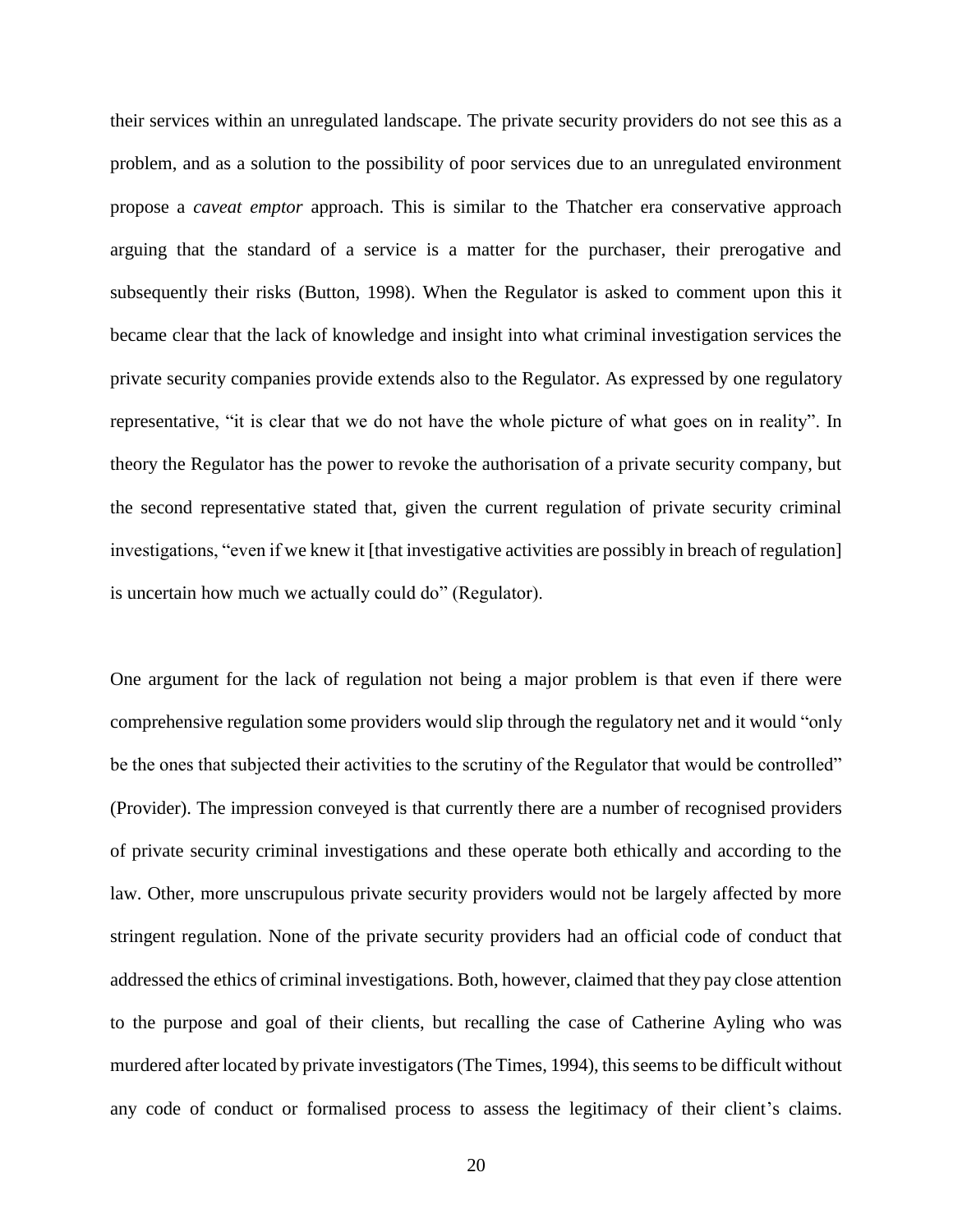Consequently, if client legitimacy decline, by extension so does that of the private security provider. Regulation, however, according to the private security providers would not remedy the lack of legitimacy. It would nevertheless possibly facilitate cooperation with the police, which is a point where the private security accounts harmonise with that of the police investigator.

Clients often come directly to the private security providers without previously having been in contact with the police. As previously discussed, this could be the result of a desire for outcome control but even in the case of a more prosecution-oriented approach the clients still prioritise the private solution. The answer to this is that "the police won't do anything anyway", which is a statement that both a Provider and a police investigator made independently. The police investigator went on, however, to say that this is not an ideal situation and it is not that the Police do not want to help but that they are unable. The inability is explained by lack of resources and pressure to deliver results. Here regulation could pay a role in formalising the cooperation between the private security sector and the police. The findings thus reveal that private security criminal investigations may provide a redress for justice in acting as an auxiliary to the state driven investigative process. It can also provide the client with a greater control of the outcomes, which for some does not always mean that it has to end in prosecution. While prosecution is the logical conclusion of a state-ran criminal investigation, it may not always be in the state's best interest that it does. Examples of such situations are not provided. Thus, the main issues established by this research surrounding private security criminal investigations in Sweden are; the lack of market accessibility, due to lack of knowledge and a high price for services, and the lack of legitimacy and accountability most notably embodied by the absence of regulation.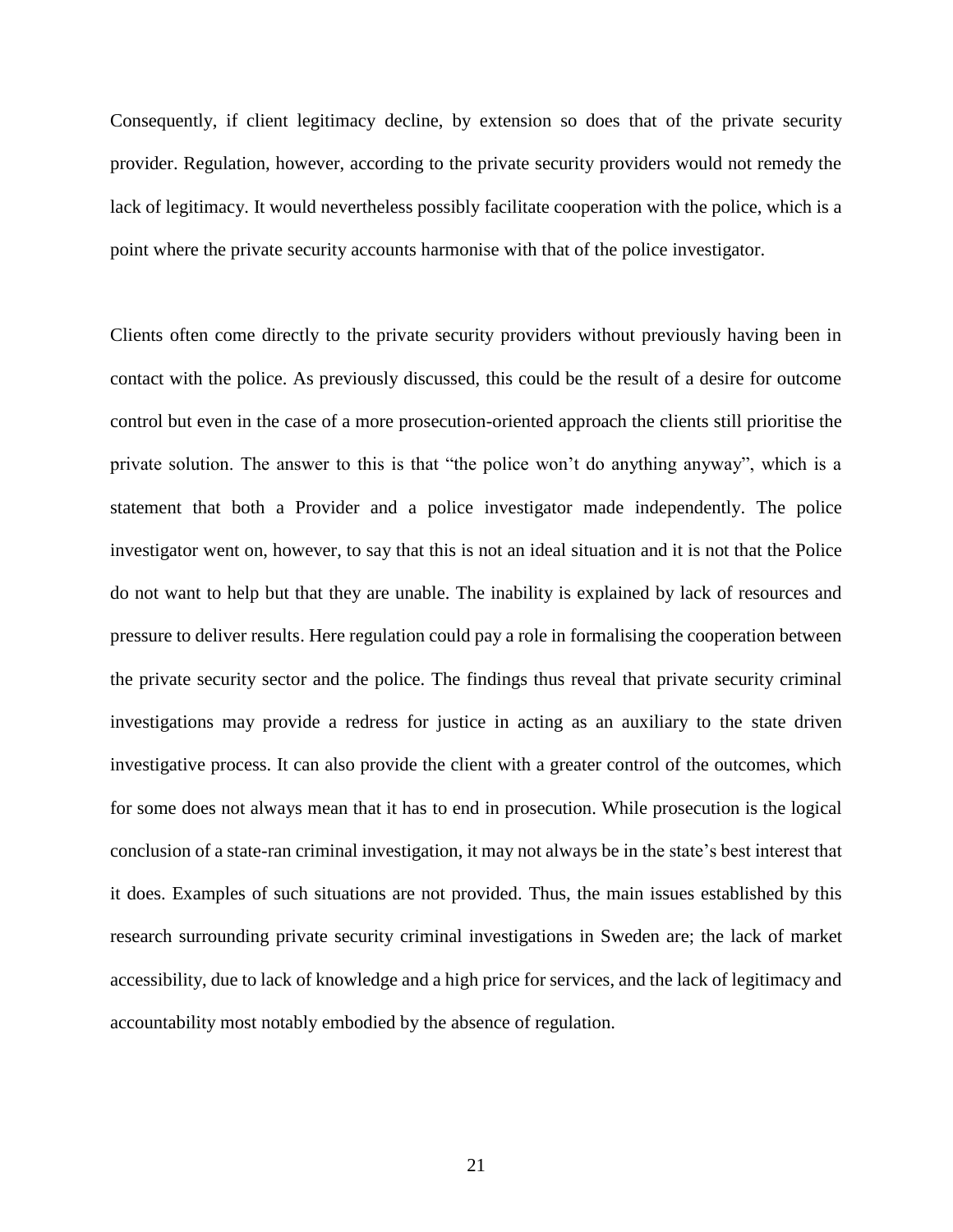# **Discussion**

This paper set out to answer questions about the nature of investigations provided by the private security sector in Sweden, the implications thereof and what role regulation may play. What follows is a discussion underpinned by the data and findings of this research, in a shorter discussion around the issue of accessibility and a longer one around the lack of regulation. This is not to imply that the latter is more important but rather that this is substantially where the data led.

In terms of market accessibility providing security services is complex. Loader and White (2018) convincingly argue the labour of private security practitioners as suffering from "incomplete commodification". Accepting this connotation would sort (some of) the services provided by the private security sector with, for example, the trade in infants, human reproduction, sperm, eggs, embryos, human sexuality, human pain and human labour (Radin, 2001) – stressing the complexity. The research data underpinning this paper provides little guidance on how to overcome the accessibility threshold. Further, even if the issue of accessibility would be overcome, the assumption that the private security services can straightforwardly be readily transformed into vendible commodities is fraught with difficulties (Rigakos, 2016). Rather, it illustrates the tension between economic and moral incentives governing the provision of some private security services. Not least because of the criminogenic nature of the private security environment (Button 2008; Prenzler and Sarre, 2008) incentivising fraud and corruption, excessive use of force, false arrest and detention, trespassing, invasion of privacy and harassment. It is for these reasons that the call for appropriate regulation must be reiterated (See e.g. Prenzler and Sarre, 2014)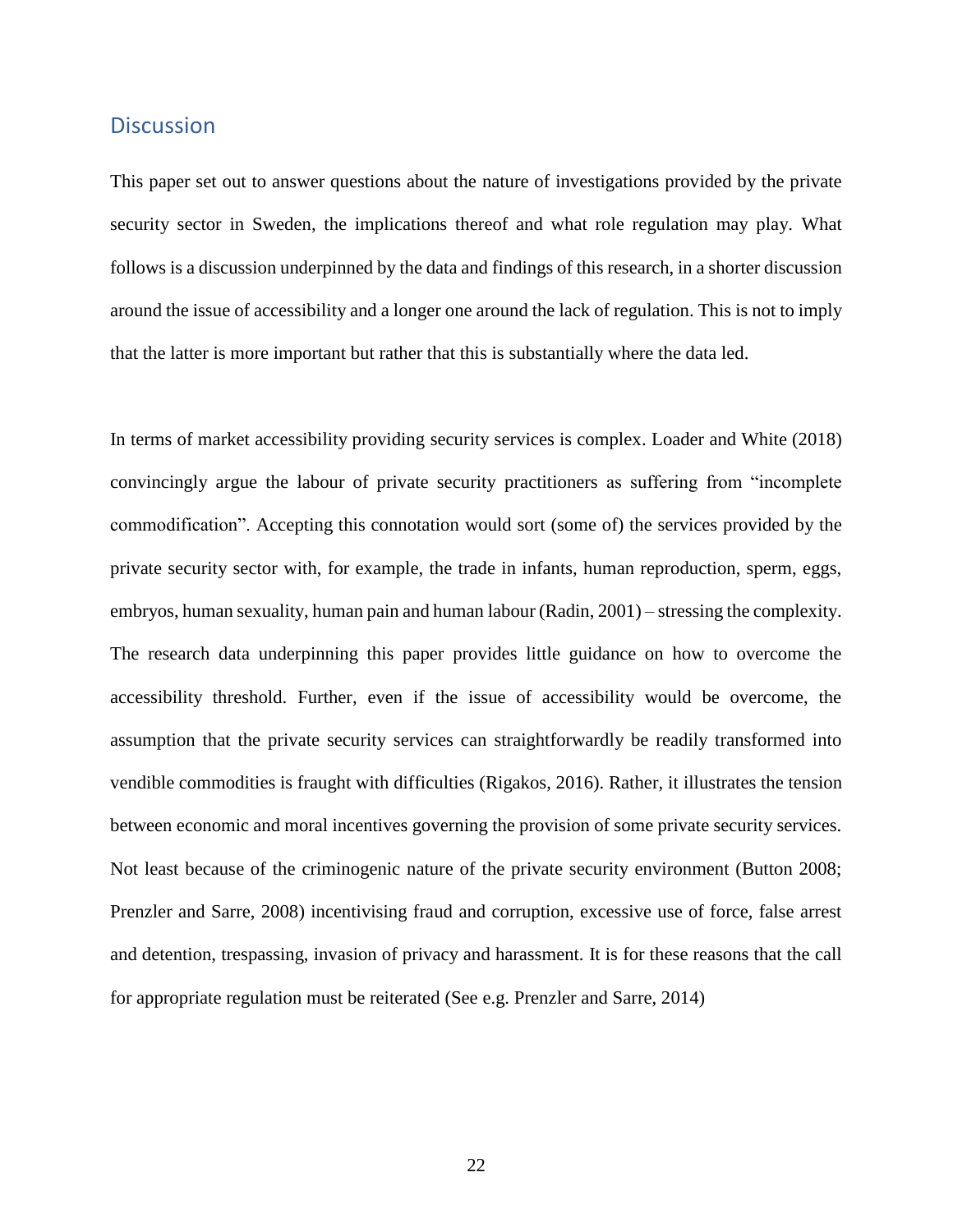Effectively, the Swedish private security sector is regulated by the Swedish *Police Authority's instructions and general advice on private security companies and employees* (PMFS, 2017). Under Section 4 *Types of activities* it describes that in order to establish the boundary between the activities of the private security company and those of the police the private security company should describe their activities. From a reading of Swedish law, it is not clear exactly what this description entails but it is intended for the purpose of review by the regulator to get and maintain authorisation as a private security provider. Further, Section 4 states that from a general point of view it should be considered inappropriate for a private security company to produce evidence against a person who is already suspected of a crime. This also includes activities to investigate persons that are suspected of a crime. The final paragraph, however, states that it is not inappropriate for a private security company to conduct investigation to determine if there are criminal activities going on at all.

Apart from the ambiguity about what the stipulated description of activities should entail there are at least three things noteworthy about this section. First, investigative activities are considered inappropriate but not illegal. Second, the advice not to produce evidence applies from a *general* point of view, without providing a definition on what a *particular* point of view may be. Third, as long as there is officially no suspect, the private investigation may continue. Thus, these two paragraphs of a 100-page long document describing the private security regulation, with numerous extensive appendices describing other areas of activity such as key management and executive protection, effectively amounts to no regulation at all.

Regulation of the private security sector is about control and management such that it facilitates the fulfilment of legitimate goals and should be seen as "an intermediate process between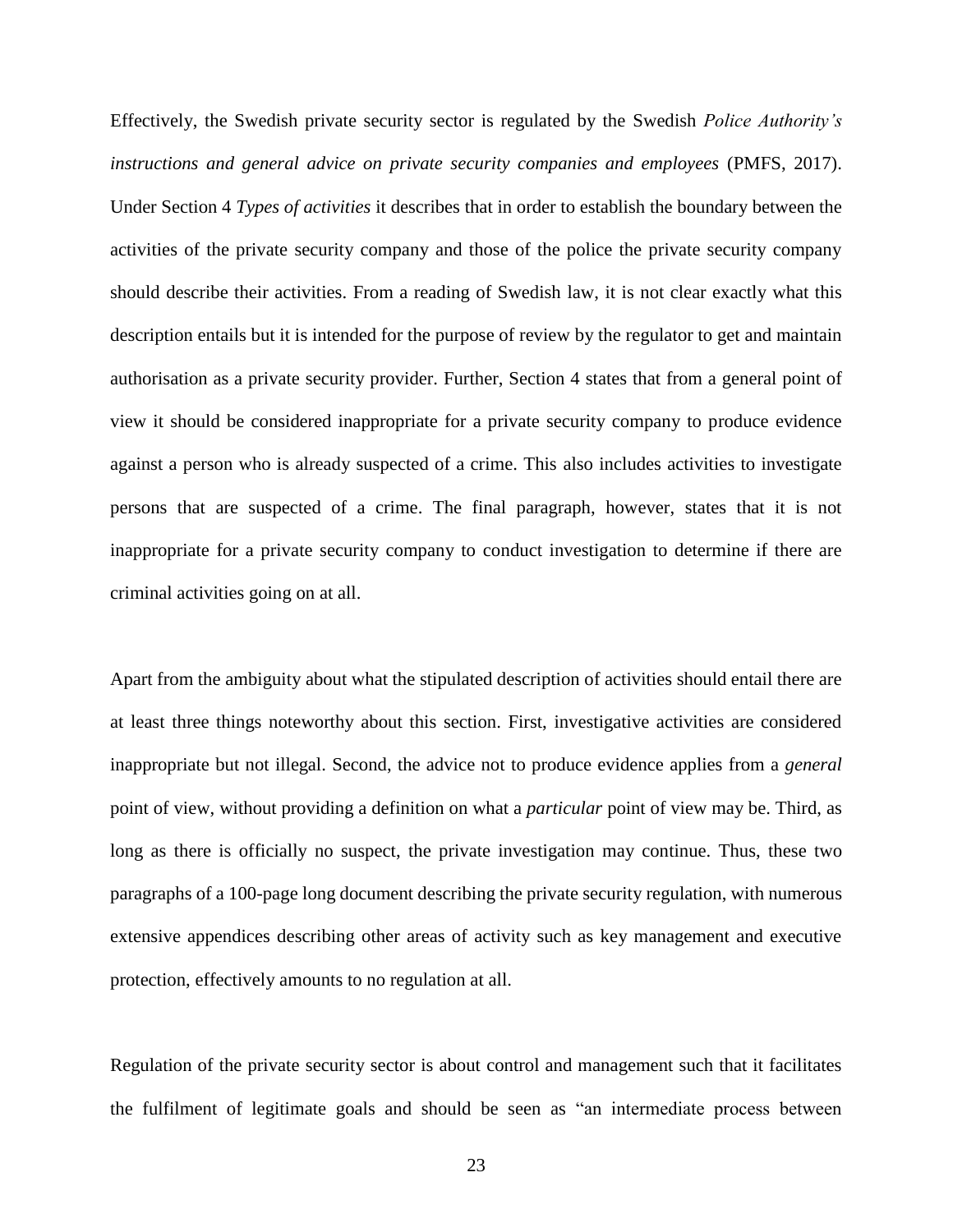prohibition and *laissez-faire*" (Prenzler and Sarre, 2014, p. 857). The findings of this research found nothing that would point towards arguing for a prohibition of private security criminal investigations but enough issues to advocate for a lessening the current laissez-fair approach by regulatory inclusion. There are arguably three approaches, or levels to address, when regulating the private security sector. The organisational, practitioner, and activity level. The *organisational* level addresses the structure, finances and governance etc. of the private security company. The *practitioner* level looks at the employees and their experience, qualification, competence and character, etc. The *activity* level aims to control what services that can be provided and how they should be performed. These three levels are not mutually exclusive, and a regulatory framework can be weaved with threads from all levels. Finally, it is important that the regulatory body is independent, adequately funded and has the expertise and mandate to perform its functions effectively. It is the last two, expertise and (exercise of) mandate that are indicated as weak from the findings in this research. The regulator openly states that it does not fully know and/or understand the criminal investigation services and that even if it did, and it breached regulation, there is not much that can be done about it.

There are a number of conceptual considerations that should be taken into account if and when doing a regulatory revision to include private security criminal investigations. The outcome of the revision should address the danger of commodifying justice. If systematically and continuously presented with a complete substratum for successful prosecution, this could incentivise complacency among both the police and prosecutor who would depend and/or count on the private security sector. In turn this dependence of state on the private sector could lead to a reduction in trust in the police and criminal justice system as a whole. The lack of trust could be further exacerbated as the conflicts of interest between the "public good" approach by the police and the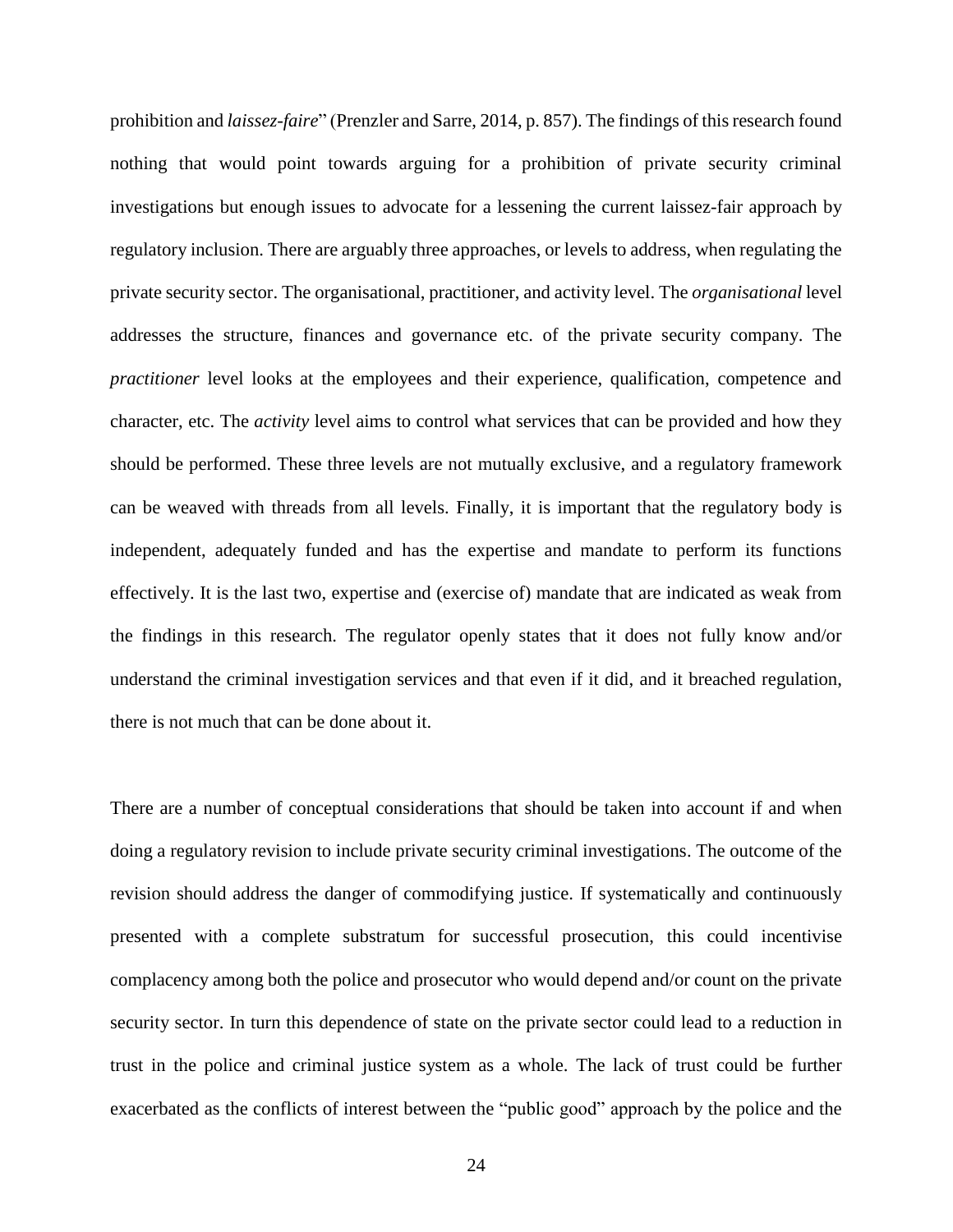economic values of the private security provider. Ultimately it is trust that keeps society together (Giddens, 1990). These are arguably "high concepts" constructed of floating abstractions (see Ericsson and Haggerty, 1997) that need grounding, but that is exactly what this paper call for by providing an outline of the gap in Swedish private security regulation. Because, if the market is left unchecked it could be driven to the point where private criminal justice investigations is the only redress to achieve justice.

## **Conclusion**

The conclusion drawn here is that there is a gap in the regulation of private security criminal investigations in Sweden. Recognising the size, role and nature of the private security sector, and how regulation is applied to other parts of private security, this gap needs to be closed. To do so would arguably enhance the legitimacy and accountability of private security criminal investigations, especially considering the close proximity of private security services and those provided by the state. Even though that, in theory, there is little need for private security criminal investigations, in reality there is. This is confirmed by the interviews with key informants that provided a range of views and insights to the reasons for using private security, sometimes before even contacting the police, as well as thresholds to accessing the private security market. It is also clear that private security criminal investigations should be included in the Swedish regulatory framework. This would probably involve provisions on several levels including organisational, practitioner, and activity, related regulation. Further, there are conceptual considerations around the commodification of justice and trust in the state and the police. Taken together this may prove to be a challenge for our regulatory imagination but nevertheless a challenge that we need to accept.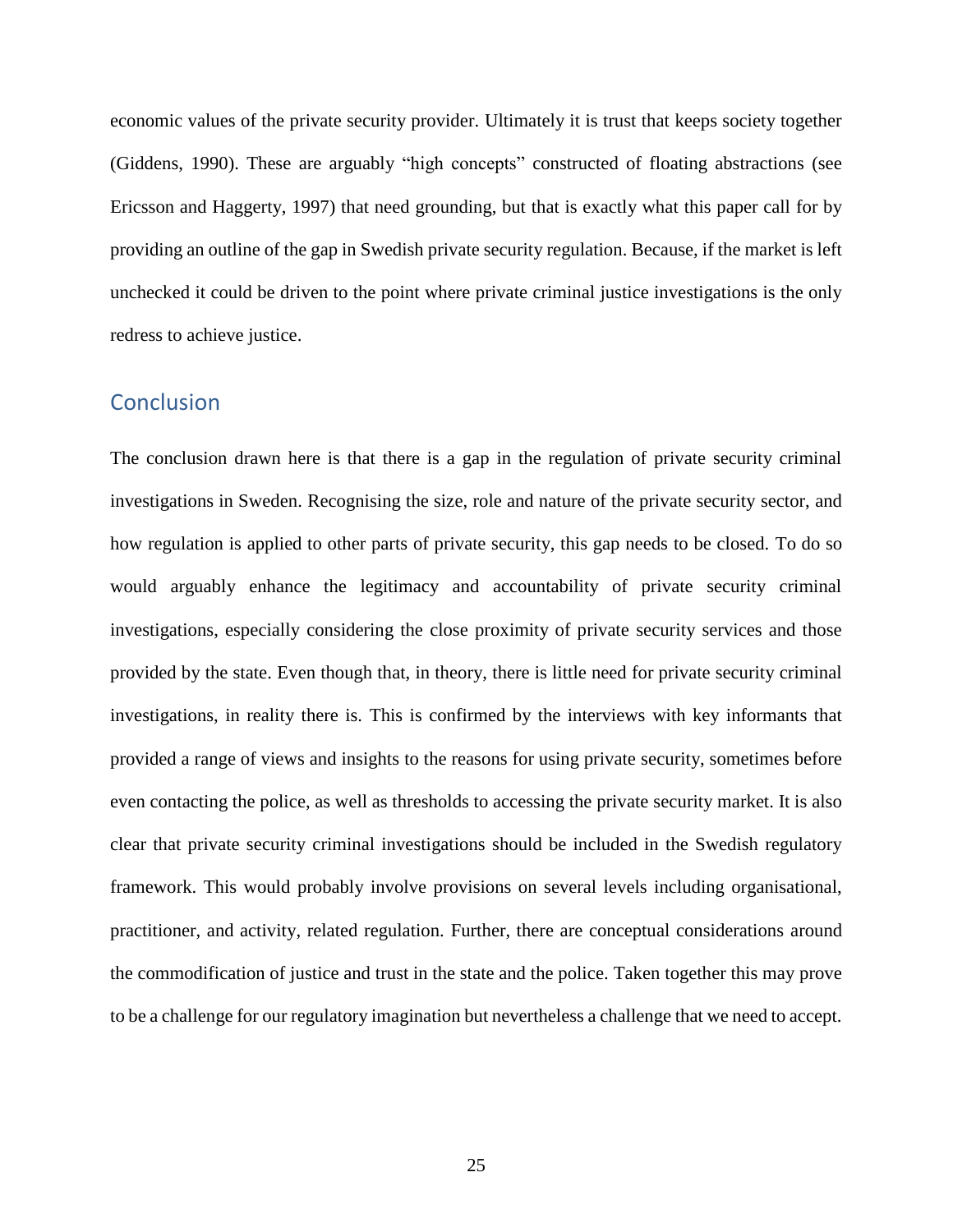# Reference list

Abrahamsen, R. and Williams, M. (2011), *Security Beyond the State: Private Security in International Politics*. Cambridge University Press.

Button, M. (1998). 'Beyond the Public Gaze—The Exclusion of Private Investigators from the British Debate over Regulating Private Security.' *International Journal of the Sociology of Law*, *26*(1), 1-16

Button, M. (1999). 'Private security and its contribution to policing: Under-researched, underutilised and underestimated'. *International Journal of Police Science & Management*, *2*(2), 103- 116.

Button, M. (2007). 'Assessing the regulation of private security across Europe.' *European Journal of Criminology*, 4, 109–128.

Button, M. (2019). *Private Policing* (2<sup>nd</sup> ed.). Abingdon: Routledge.

George, B., and Button, M. (1997). 'Private security industry regulation: lessons from abroad for the United Kingdom?' *International Journal of Risk Security and Crime Prevention*, *2*, 187-200

Button, M. and Park, H. (2009). 'Security officers and the policing of private space in South Korea: profile, powers and occupational hazards.' *Policing and Society*, 19, 247–262.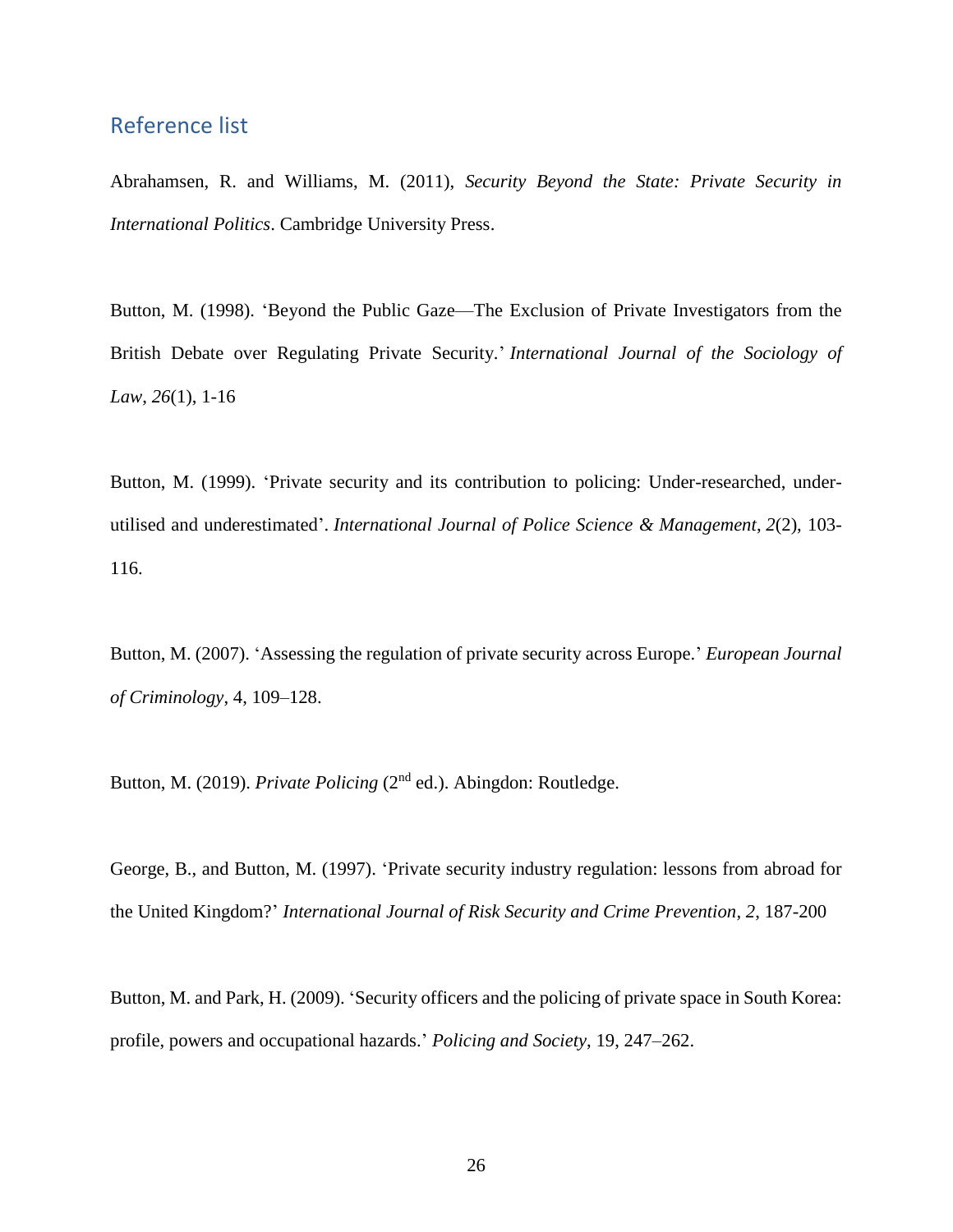Button, M., and Stiernstedt, P. (2017). 'The evolution of security industry regulation in the European Union.' *International Journal of Comparative and Applied Criminal Justice*, *41*(4), 245- 257.

Button, M., and Stiernstedt, P. (2018). 'Comparing private security regulation in the European Union.' *Policing and Society*, *28*(4), 398-414.

BYA. (2018). 'The future of security (Framtidens säkerhet).' Accessed 28 June at: https://www.bya.se/pdf/rs2015.pdf.

Cavadino, M., and Dignan, J. (2007). *The Penal System: An introduction*. London: Sage

Charmaz, K. (2006). *Constructing Grounded Theory: A Practical Guide Through Qualitative Analysis*. London: Sage.

CoESS. (2011). 'Private security services in Europe.' Brussels: COESS.

Corbin, J., and Strauss, A. (2008). *Basics of Qualitative Research: Techniques and Procedures for Developing Grounded Theory* (3 ed.). Thousand Oaks: Sage.

Cunningham, W.C., Strauchs, J.J., and Van Meter, C.W. (1990). *Private Security Trends 1970- 2000.* Hallcrest report II. Stoneham, MA: Butterworth-Heinemann.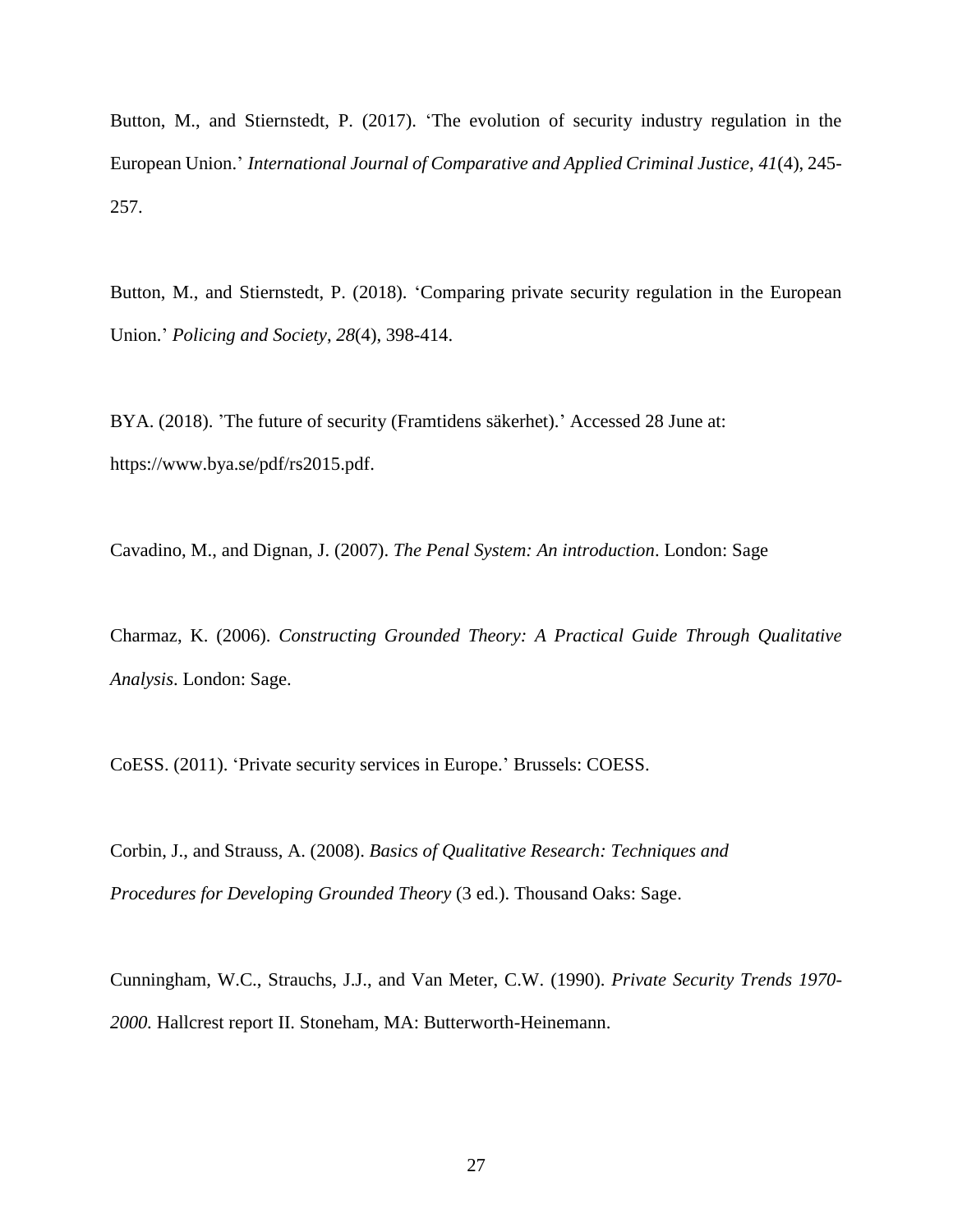De Waard, J. (1993). 'The private security sector in fifteen European countries: size, rules and legislation.' *Security Journal*, 4 (2), 58–62.

De Waard, J. (1999). 'The private security industry in international perspective.' *European Journal of Criminal Policy and Research*, 7 (2), 143–174.

De Waard, J. and Van De Hoek, J. (1991). *Private Security Size and Legislation in the Netherlands and Europe*. The Hague: Dutch Ministry of Justice.

Dorn, N. and C. Meerts. (2009) 'Corporate Security and Private Settlement: An Informal Economy of Justice.' in J. Shapland and P. Ponsaers (eds) *The Informal Economy and Connections with Organized Crime: The Impact of National Social and Economic Policies*. Amsterdam, the Netherlands: Boom Publishers.

Ericson, R. V., and Haggerty, K. D. (1997). *Policing the Risk Society*. Toronto: University of Toronto Press

Furniss, D., Blandford, A., and Curzon, P. (2011). 'Confessions from a grounded theory PhD: Experiences and lessons learnt.' Paper presented at the ACM SIGCHI conference, Vancouver, 7 to 12 May.

Garland, D. (2001). *The Culture of Control: Crime and Social Order in Contemporary Society*. Chicago: University of Chicago Press.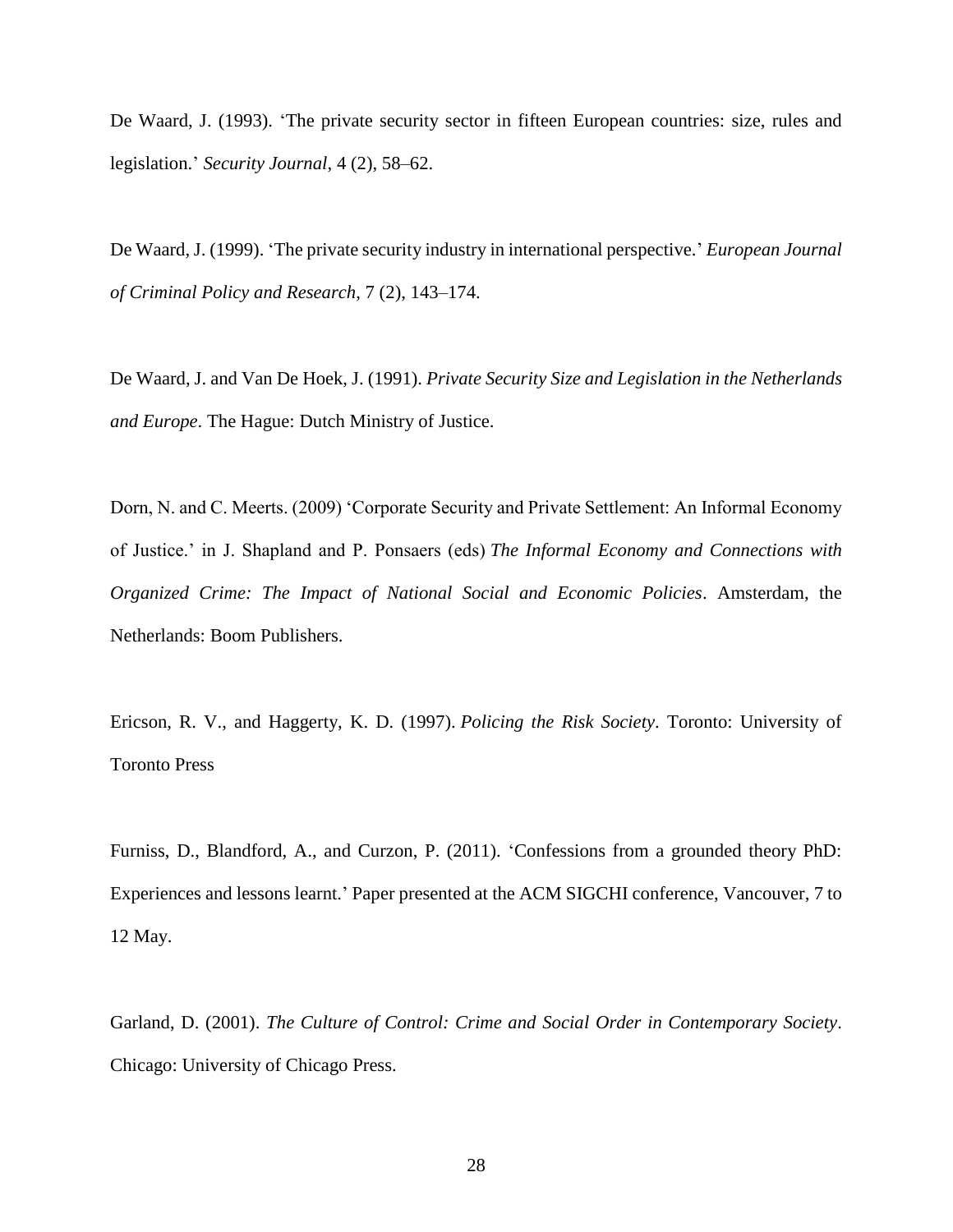George, B. and Button, M. (1996) 'The case for regulation.' *International Journal of Risk, Security and Crime Prevention*, 1, 53–57.

Gill, M., and Hart, J. (1997). 'Private investigators in Britain and America: perspectives on the impact of popular culture'. *Policing: An International Journal of Police Strategies & Management*, *20*(4), 631-640.

Giddens, A. (1990). *The Consequences of Modernity.* Stanford, CA: Stanford University Press.

Glaser, B. G. and Strauss, A. L. (1967). *The Discovery of Grounded Theory: Strategies for Qualitative Research*. Chicago: Aldine Pub. Co.

Gottschalk, P. (2016). 'Limits to private internal investigations of white-collar crime suspicions: The case of Scandinavian bank Nordea in tax havens'. *Cogent Social Sciences*, *2*(1), 1254839.

Hall, P. (2013). 'NPM in Sweden: The risky balance between bureaucracy and politics.' In *Nordic Lights: Work, Management and Welfare in Scandinavia*. Studieförbundet Näringsliv och samhälle.

Hough, M., Jackson, J., and Bradford, B. (2012). 'Trust in justice and the legitimacy of legal authorities: topline findings from a European comparative study.' In: S. Body-Gendrot, H. Mike, K. Kerezsi, R. Levy, and S. Snacken (eds.) *The Routledge Handbook of European Criminology*. Routledge International Handbooks. Abingdon, UK: Routledge, 243–265. ISBN 9780415685849.

Johnston, L. (1992) 'Regulating private security.' *International Journal of the Sociology*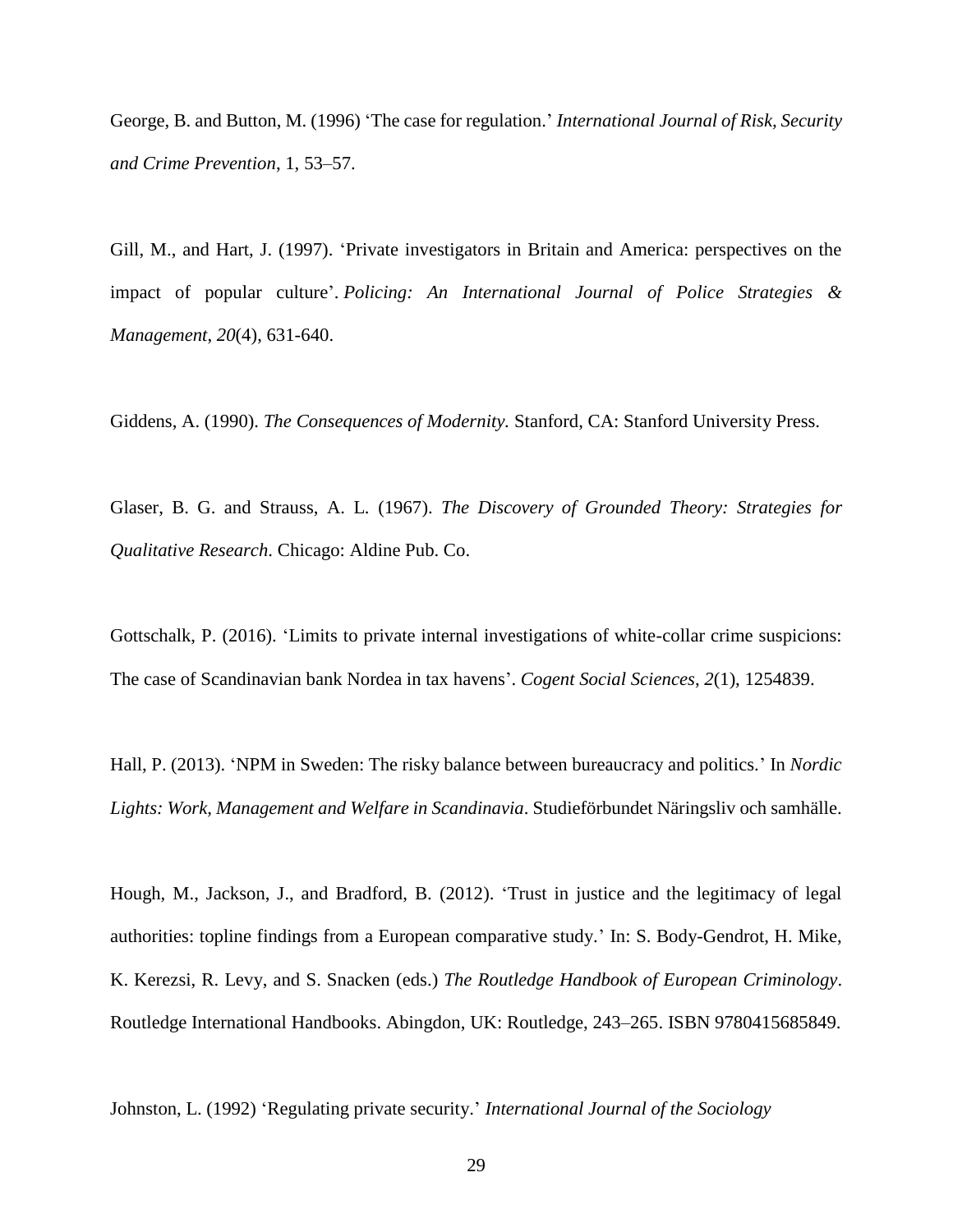Jones, T. and Newburn, T. (eds.) (2006). *Plural Policing*. Abingdon: Routledge.

Kouvo, A. (2014). Luottamuksen lähteet. Vertaileva tutkimus yleistynyttä luottamusta synnyttävistä mekanismeista. Turun yliopiston julkaisuja, sarja C osa 381. Turku: Turun yliopisto.

Landeta, J. (2006). 'Current validity of the Delphi method in social sciences.' *Technological Forecasting and Social Change*, 73(5), 467-482.

Loader, I., and Walker, N. (2006). 'Necessary Virtues: The Legitimate place of the state in the production of security.' In J. Wood & B. Dupont (Eds.), *Democracy, Society and the Governance of Security*. Cambridge: Cambridge University Press, pp.165–195.

Loader, I., and Walker, N. (2007). *Civilizing Security*. Cambridge: Cambridge University Press.

Loader, I., and White, A. (2018). 'Valour for money? Contested commodification in the market for security'. *The British Journal of Criminology*, *58*(6), 1401-1419.

McLaughlin, E. (2007). *The New Policing*. London: Sage.

Medieakademien. (2019).'Fötroendebarometern'. Available at: https://medieakademien.se/wpcontent/uploads/2019/03/F%C3%B6rtroendebarometern-2019-1.pdf (Accessed 25 Oct. 2019).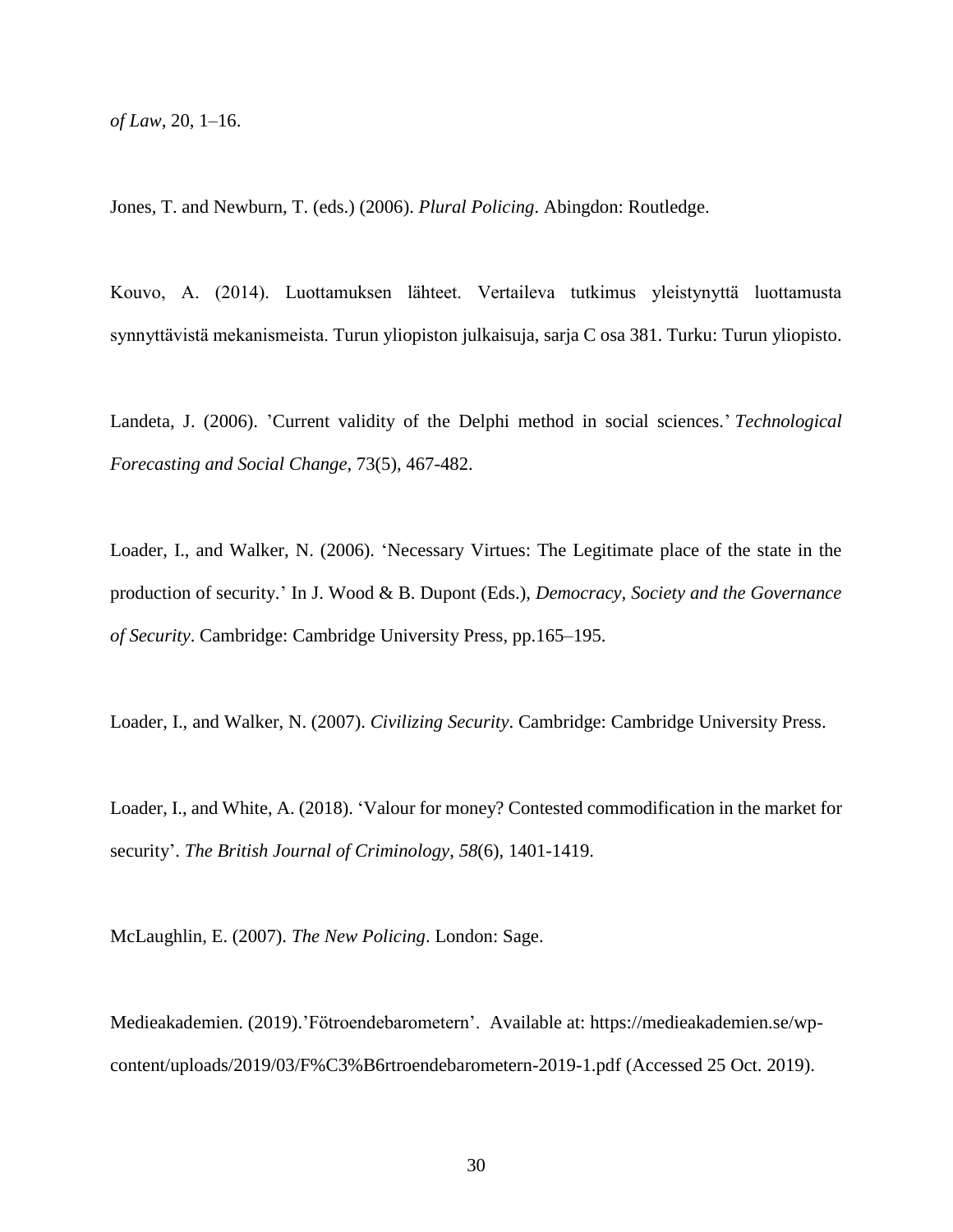Ministry of Justice. (2015). *The Swedish Judicial System*. Stockholm: Ministry of Justice (Regeringskansliet)

Newburn, T. and Jones, T. (1996). 'The regulation and control of the private security industry'. In Saulisbury, W., Mott, J. and Newburn, T. (Eds) *Themes in Contemporary Policing*. London: Policy Studies Institute, pp.105–119.

Ocqueteau, F. (2006). 'France.' In: T. Jones and T. Newburn (eds.) *Plural Policing*. Abingdon: Routledge, pp.55–76.

Palmer, R. and Button, M. (2011). 'Civilian Private Security Services: Their Role, Oversight and Contribution to Crime Prevention and Community Safety. Expert Group on Civilian Private Security Services, 12-14 October'. Vienna: United Nations Office on Drugs and Crime.

PMFS. (2017). The Police Authority's instructions and general advice on private security companies and employees (Polismyndighetens föreskrifter och allmänna råd om bevakningsföretag och bevakningspersonal). PMFS 2017:10. FAP 573-1.

Prenzler, T. and Sarre, R. (2014). 'Regulation.' in M. Gill (ed.). *Handbook of Security*. Basingstoke: Palgrave Macmillan, pp. 857–78.

Quast, C. (2018). 'Towards a Balanced Account of Expertise.' *Social Epistemology*, *32*(6), 397- 419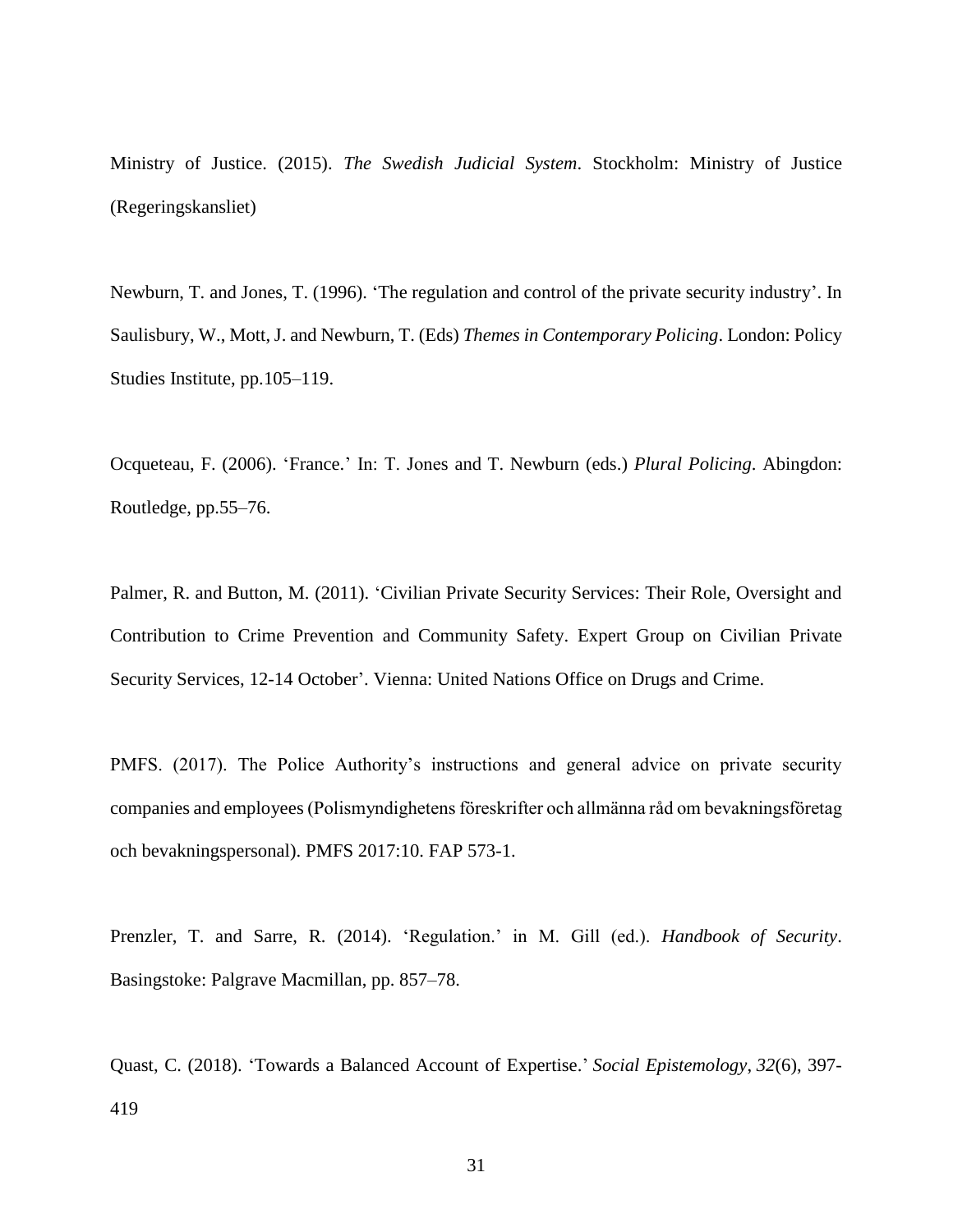Radin, M. (2001). *Contested Commodities*. Cambridge, MA: Harvard University Press.

Rigakos, G. (2016), *Security/Capital: A General Theory of Pacification*. Edinburgh: Edinburgh University Press.

Rothstein, B. (2012) 'Trust and Social Capital.' in Goodin, Pettit, and Pogge (Eds.) *A Companion to Contemporary Political Philosophy* (2nd ed.). Oxford: Blackwell.

Rothstein, B., and Uslaner, E. M. (2005). 'All for all: equality, corruption, and social trust.' *World Politics*, 58(1), 41-72.

Saarikkomäki, E. (2017). *Trust in Public and Private Policing: Young People's Encounters with the Police and Private Security Guards*. Research Report 3/2017. Helsinki: University of Helsinki.

Scheerlinkck, G., Buts, C., Reniers, G., and Cools, M. (2019). 'A private security regulation index: ranking EU member states from 1931 until 2018.' *Security Journal.* https://doi.org/10.1057/s41284-019-00184-8.

Shearing, C. (2004). 'Thoughts on Sovereignty.' *Policing and Society*, 14, 5–12.

Shearing, C.D. and Stenning, P.C. (1982). *Private Security and Private Justice*. Montreal: The Institute on Public Policy.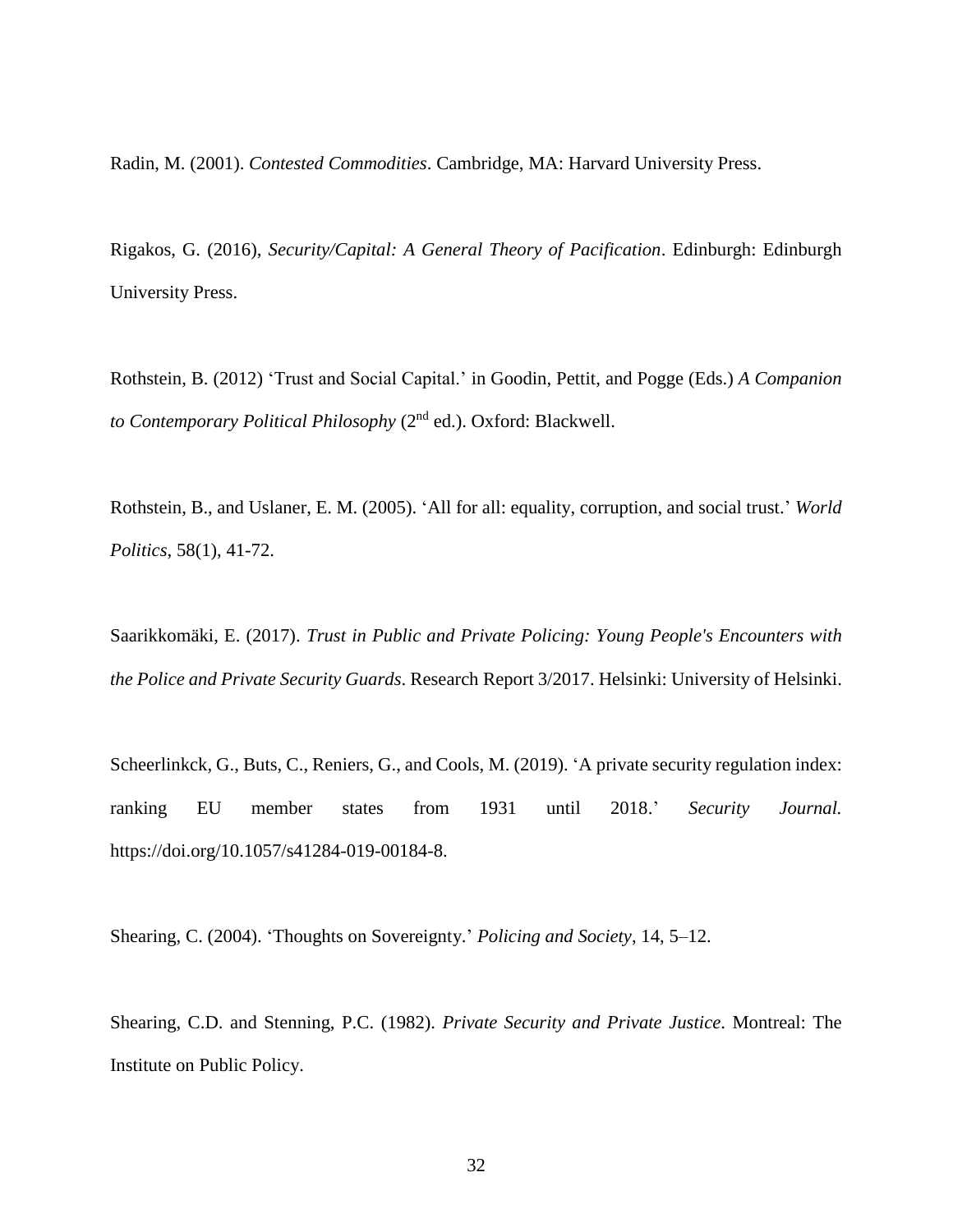Sifo, K. (2017). *The Barometer of Trust 2019* (Förtroendebarometern 2019). Medieakademin. Kantar Sifo.

Stenning, P.C. and Shearing, C.D. (1979) 'Private security and private justice.' *British*  Journal of Law and Society 6, 261–271.

Swedish Police Authority. (2018). Polismyndighetens tillämpning av regler om nedläggning av förundersökning och förundersökningsbegränsning. [Online] Accessed 27 June at: https://polisen.se/siteassets/dokument/tillsynsrapporter/tillampning-av-regler-om-nedlaggning-avforundersokning-2018-3.pdf.

Swedish Prosecution Authority. (2019). The criminal investigation (Brottsutredningen). [online] Accessed 26 Jun. 2019 at: https://www.aklagare.se/om\_rattsprocessen/fran-brott-tillatal/brottsutredningen/

Thumala, A., Gold, B., and Loader, I. (2011). 'A tainted trade? Moral ambivalence and legitimation work in the private security industry.' *The British Journal of Sociology*, 62, 283–303.

Van Steden, R. and Sarre, R. (2007). 'The growth of private security: trends in the European Union.' *Security Journal*, 20, 222– 235.

White, A. (2010). *The Politics of Private Security: Regulation, Reform and Re-legitimation*. Basingstoke: Palgrave Macmillan.